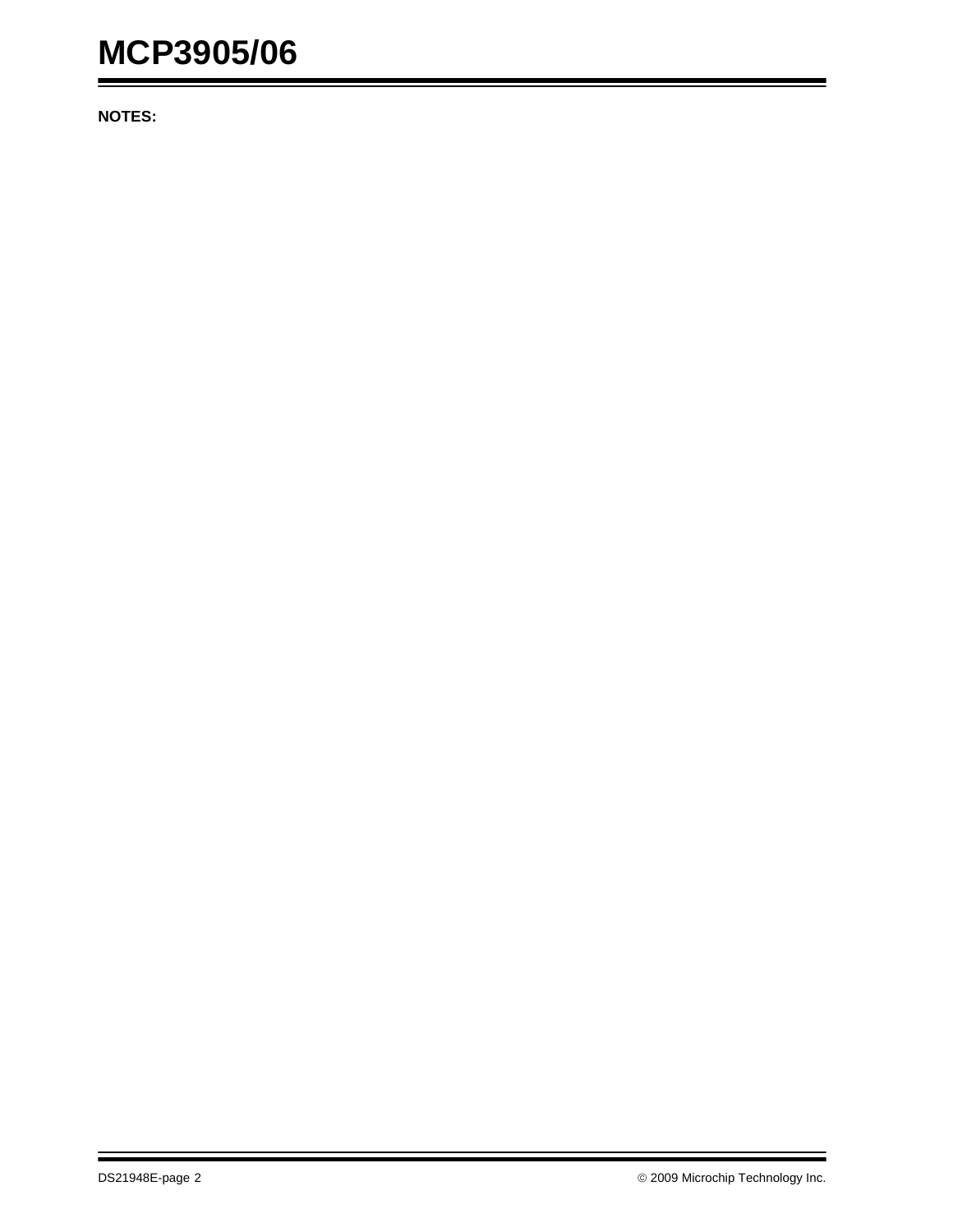## <span id="page-2-8"></span>**1.0 ELECTRICAL CHARACTERISTICS**

### **Absolute Maximum Ratings †**

| Digital inputs and outputs w.r.t. $A_{GND}$ -0.6V to $V_{DD}$ +0.6V |  |
|---------------------------------------------------------------------|--|
|                                                                     |  |
|                                                                     |  |
|                                                                     |  |
|                                                                     |  |
| Soldering temperature of leads (10 seconds)  +300°C                 |  |
| ESD on the analog inputs (HBM, MM)5.0 kV, 500V                      |  |
| ESD on all other pins (HBM, MM) 5.0 kV, 500V                        |  |

**† Notice:** Stresses above those listed under "Maximum Ratings" may cause permanent damage to the device. This is a stress rating only and functional operation of the device at those or any other conditions above those indicated in the operation listings of this specification is not implied. Exposure to maximum rating conditions for extended periods may affect device reliability.

## **ELECTRICAL CHARACTERISTICS**

| Electrical Specifications: Unless otherwise indicated, all parameters apply at $AV_{DD} = DV_{DD} = 4.5V - 5.5V$ ,<br>Internal V <sub>REF</sub> , HPF turned on (AC mode), A <sub>GND</sub> , D <sub>GND</sub> = 0V, MCLK = 3.58 MHz; T <sub>A</sub> = -40°C to +85°C. |            |                          |                |                          |                    |                                                                 |
|------------------------------------------------------------------------------------------------------------------------------------------------------------------------------------------------------------------------------------------------------------------------|------------|--------------------------|----------------|--------------------------|--------------------|-----------------------------------------------------------------|
| <b>Parameter</b>                                                                                                                                                                                                                                                       | Sym        | Min                      | Typ.           | <b>Max</b>               | <b>Units</b>       | <b>Comment</b>                                                  |
| <b>Overall Measurement Accuracy</b>                                                                                                                                                                                                                                    |            |                          |                |                          |                    |                                                                 |
| <b>Energy Measurement Error</b>                                                                                                                                                                                                                                        | E          |                          | 0.1            |                          | $%F_{OUT}$         | Channel 0 swings 1:500 range,<br>MCP3905 only (Note 1, Note 4)  |
|                                                                                                                                                                                                                                                                        |            |                          | 0.1            |                          | %F <sub>OUT</sub>  | Channel 0 swings 1:1000 range,<br>MCP3906 only (Note 1, Note 4) |
| No-Load Threshold/<br>Minimum Load                                                                                                                                                                                                                                     | <b>NLT</b> |                          | 0.0015         |                          | $%F_{OUT}$<br>Max. | Disabled when F2, F1, F0 = 0, 1, 1<br>(Note 5, Note 6)          |
| Phase Delay Between<br>Channels                                                                                                                                                                                                                                        |            |                          |                | 1/MCLK                   | s.                 | $HPF = 0$ and 1, < 1 MCLK<br>(Note 4, Note 6, Note 7)           |
| <b>AC Power Supply</b><br><b>Rejection Ratio</b><br>(Output Frequency Variation)                                                                                                                                                                                       | AC PSRR    |                          | 0.01           |                          | $%F_{OUT}$         | $F2, F1, F0 = 0, 1, 1$ (Note 3)                                 |
| DC Power Supply<br><b>Rejection Ratio</b><br>(Output Frequency Variation)                                                                                                                                                                                              | DC PSRR    |                          | 0.01           |                          | $%F_{OUT}$         | $HPF = 1$ , Gain = 1 ( <b>Note 3</b> )                          |
| System Gain Error                                                                                                                                                                                                                                                      |            |                          | 3              | 10 <sup>°</sup>          | %F <sub>OUT</sub>  | Note 2, Note 5                                                  |
| <b>ADC/PGA Specifications</b>                                                                                                                                                                                                                                          |            |                          |                |                          |                    |                                                                 |
| <b>Offset Error</b>                                                                                                                                                                                                                                                    | $V_{OS}$   |                          | $\overline{2}$ | 5                        | mV                 | Referred to Input                                               |
| <b>Gain Error Match</b>                                                                                                                                                                                                                                                |            |                          | 0.5            |                          | $%F_{OUT}$         | Note 8                                                          |
| <b>Internal Voltage Reference</b>                                                                                                                                                                                                                                      |            |                          |                |                          |                    |                                                                 |
| Voltage                                                                                                                                                                                                                                                                |            | $\overline{\phantom{0}}$ | 2.4            |                          | V                  |                                                                 |
| Tolerance                                                                                                                                                                                                                                                              |            |                          | ±2             | $\overline{\phantom{0}}$ | %                  |                                                                 |
| Tempco                                                                                                                                                                                                                                                                 |            |                          | 15             |                          | ppm/°C             |                                                                 |

<span id="page-2-0"></span>**Note 1:** Measurement error = (Energy Measured By Device - True Energy)/True Energy \* 100%. Accuracy is measured with signal ( $\pm 660$  mV) on Channel 1.  $F_{OUT0}$ ,  $F_{OUT1}$  pulse outputs. Valid from 45 Hz to 65 Hz. See **[Section 2.0 "Typical Performance Curves"](#page-6-0)** for higher frequencies and increased dynamic range.

- <span id="page-2-6"></span>**2:** Does not include internal V<sub>REF</sub>. Gain = 1, CH0 = 470 mVDC, CH1 = 660 mVDC, difference between measured output frequency and expected transfer function.
- <span id="page-2-5"></span>**3:** Percent of HF<sub>OUT</sub> output frequency variation; Includes external V<sub>REF</sub> = 2.5V, CH1 = 100 mVRMS @ 50 Hz, CH2 = 100 mVRMS @ 50 Hz,  $AV_{DD} = 5V + 1V_{pp}$  @ 100 Hz. DC PSRR: 5V ±500 mV.
- <span id="page-2-1"></span>**4:** Error applies down to 60° lead (PF = 0.5 capacitive) and 60° lag (PF = 0.5 inductive).
- <span id="page-2-2"></span>**5:** Refer to **[Section 4.0 "Device Overview"](#page-14-0)** for complete description.
- <span id="page-2-3"></span>**6:** Specified by characterization, not production tested.
- <span id="page-2-4"></span>**7:** 1 MCLK period at 3.58 MHz is equivalent to less than <0.005 degrees at 50 or 60 Hz.
- <span id="page-2-7"></span>**8:** Gain error match is measured from CH0 G = 1 to any other gain setting.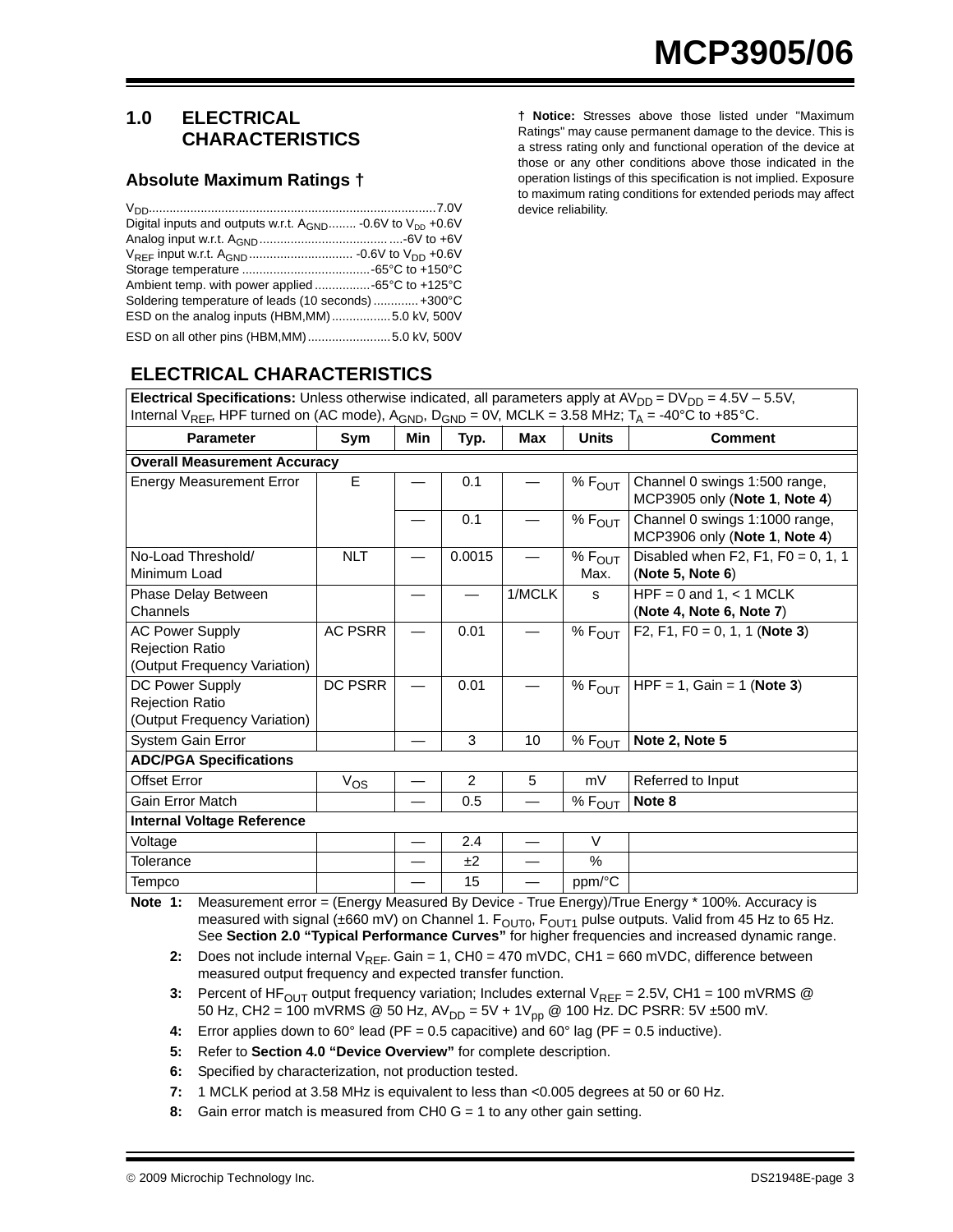## **ELECTRICAL CHARACTERISTICS (CONTINUED)**

| Electrical Specifications: Unless otherwise indicated, all parameters apply at $AV_{DD} = DV_{DD} = 4.5V - 5.5V$ ,<br>Internal V <sub>REF</sub> , HPF turned on (AC mode), A <sub>GND</sub> , D <sub>GND</sub> = 0V, MCLK = 3.58 MHz; T <sub>A</sub> = -40°C to +85°C. |                                                            |     |      |        |              |                                                                                                                  |
|------------------------------------------------------------------------------------------------------------------------------------------------------------------------------------------------------------------------------------------------------------------------|------------------------------------------------------------|-----|------|--------|--------------|------------------------------------------------------------------------------------------------------------------|
| <b>Parameter</b>                                                                                                                                                                                                                                                       | Sym                                                        | Min | Typ. | Max    | <b>Units</b> | <b>Comment</b>                                                                                                   |
| <b>Reference Input</b>                                                                                                                                                                                                                                                 |                                                            |     |      |        |              |                                                                                                                  |
| Input Range                                                                                                                                                                                                                                                            |                                                            | 2.2 |      | 2.6    | $\vee$       |                                                                                                                  |
| Input Impedance                                                                                                                                                                                                                                                        |                                                            | 3.2 |      |        | $k\Omega$    |                                                                                                                  |
| Input Capacitance                                                                                                                                                                                                                                                      |                                                            |     |      | 10     | pF           |                                                                                                                  |
| <b>Analog Inputs</b>                                                                                                                                                                                                                                                   |                                                            |     |      |        |              |                                                                                                                  |
| Maximum Signal Level                                                                                                                                                                                                                                                   |                                                            |     |      | ±1     | V            | CH0+,CH0-,CH1+,CH1- to A <sub>GND</sub>                                                                          |
| Differential Input Voltage                                                                                                                                                                                                                                             |                                                            |     |      | ±470/G | mV           | G = PGA Gain on Channel 0                                                                                        |
| Range Channel 0                                                                                                                                                                                                                                                        |                                                            |     |      |        |              |                                                                                                                  |
| Differential Input Voltage<br>Range Channel 1                                                                                                                                                                                                                          |                                                            |     |      | ±660   | mV           |                                                                                                                  |
| Input Impedance                                                                                                                                                                                                                                                        |                                                            | 390 |      |        | kΩ           | Proportional to 1/MCLK frequency                                                                                 |
| <b>Bandwidth</b><br>(Notch Frequency)                                                                                                                                                                                                                                  |                                                            |     | 14   |        | kHz          | Proportional to MCLK frequency,<br><b>MCLK/256</b>                                                               |
| <b>Oscillator Input</b>                                                                                                                                                                                                                                                |                                                            |     |      |        |              |                                                                                                                  |
| Frequency Range                                                                                                                                                                                                                                                        | <b>MCLK</b>                                                | 1   |      | 4      | <b>MHz</b>   |                                                                                                                  |
| <b>Power Specifications</b>                                                                                                                                                                                                                                            |                                                            |     |      |        |              |                                                                                                                  |
| <b>Operating Voltage</b>                                                                                                                                                                                                                                               |                                                            | 4.5 |      | 5.5    | V            | $AVDD$ , $DVDD$                                                                                                  |
| $I_{DD,A}$                                                                                                                                                                                                                                                             | $I_{DD,A}$                                                 |     | 2.7  | 3.0    | mA           | AV <sub>DD</sub> pin only                                                                                        |
| $I_{DD,D}$<br>Massius seart ages<br>Mata da l                                                                                                                                                                                                                          | <b>I</b> DD.D<br>$(T_{\text{meas}} \cdot M_{\text{meas}})$ |     | 1.2  | 2.0    | mA           | $DV_{DD}$ pin only<br>$T_{max}$ $\Gamma_{max}$ $\sqrt{T_{max}}$ $\Gamma_{max}$ $\neq$ 4000/ A series $\Gamma$ is |

**Note 1:** Measurement error = (Energy Measured By Device - True Energy)/True Energy \* 100%. Accuracy is measured with signal ( $\pm 660$  mV) on Channel 1. F<sub>OUT0</sub>, F<sub>OUT1</sub> pulse outputs. Valid from 45 Hz to 65 Hz. See **Section 2.0 "Typical Performance Curves"** for higher frequencies and increased dynamic range.

**2:** Does not include internal  $V_{REF}$ . Gain = 1, CH0 = 470 mVDC, CH1 = 660 mVDC, difference between measured output frequency and expected transfer function.

- **3:** Percent of HF<sub>OUT</sub> output frequency variation; Includes external  $V_{REF} = 2.5V$ , CH1 = 100 mVRMS @ 50 Hz, CH2 = 100 mVRMS @ 50 Hz,  $AV_{DD} = 5V + 1V_{pp}$  @ 100 Hz. DC PSRR: 5V ±500 mV.
- **4:** Error applies down to 60° lead (PF = 0.5 capacitive) and 60° lag (PF = 0.5 inductive).
- **5:** Refer to **Section 4.0 "Device Overview"** for complete description.
- **6:** Specified by characterization, not production tested.
- **7:** 1 MCLK period at 3.58 MHz is equivalent to less than <0.005 degrees at 50 or 60 Hz.
- **8:** Gain error match is measured from CH0 G = 1 to any other gain setting.

## **TEMPERATURE CHARACTERISTICS**

| <b>Electrical Specifications:</b> Unless otherwise indicated, $V_{DD} = 4.5V - 5.5V$ , A <sub>GND</sub> , D <sub>GND</sub> = 0V. |                         |     |     |        |              |                   |
|----------------------------------------------------------------------------------------------------------------------------------|-------------------------|-----|-----|--------|--------------|-------------------|
| <b>Parameters</b>                                                                                                                | Sym                     | Min | Typ | Max    | <b>Units</b> | <b>Conditions</b> |
| <b>Temperature Ranges</b>                                                                                                        |                         |     |     |        |              |                   |
| Specified Temperature Range                                                                                                      | $\mathsf{T}_\mathsf{A}$ | -40 |     | $+85$  | °C           |                   |
| <b>Operating Temperature Range</b>                                                                                               | T <sub>A</sub>          | -40 |     | $+125$ | °C           | <b>Note</b>       |
| Storage Temperature Range                                                                                                        | $\mathsf{T}_\mathsf{A}$ | -65 |     | $+150$ | °C           |                   |
| <b>Thermal Package Resistances</b>                                                                                               |                         |     |     |        |              |                   |
| Thermal Resistance, 24L-SSOP                                                                                                     | $\theta_{JA}$           |     | 73  |        | °C/W         |                   |

<span id="page-3-0"></span>**Note:** The MCP3905/06 operate over this extended temperature range, but with reduced performance. In any case, the Junction Temperature  $(T<sub>1</sub>)$  must not exceed the Absolute Maximum specification of +150°C.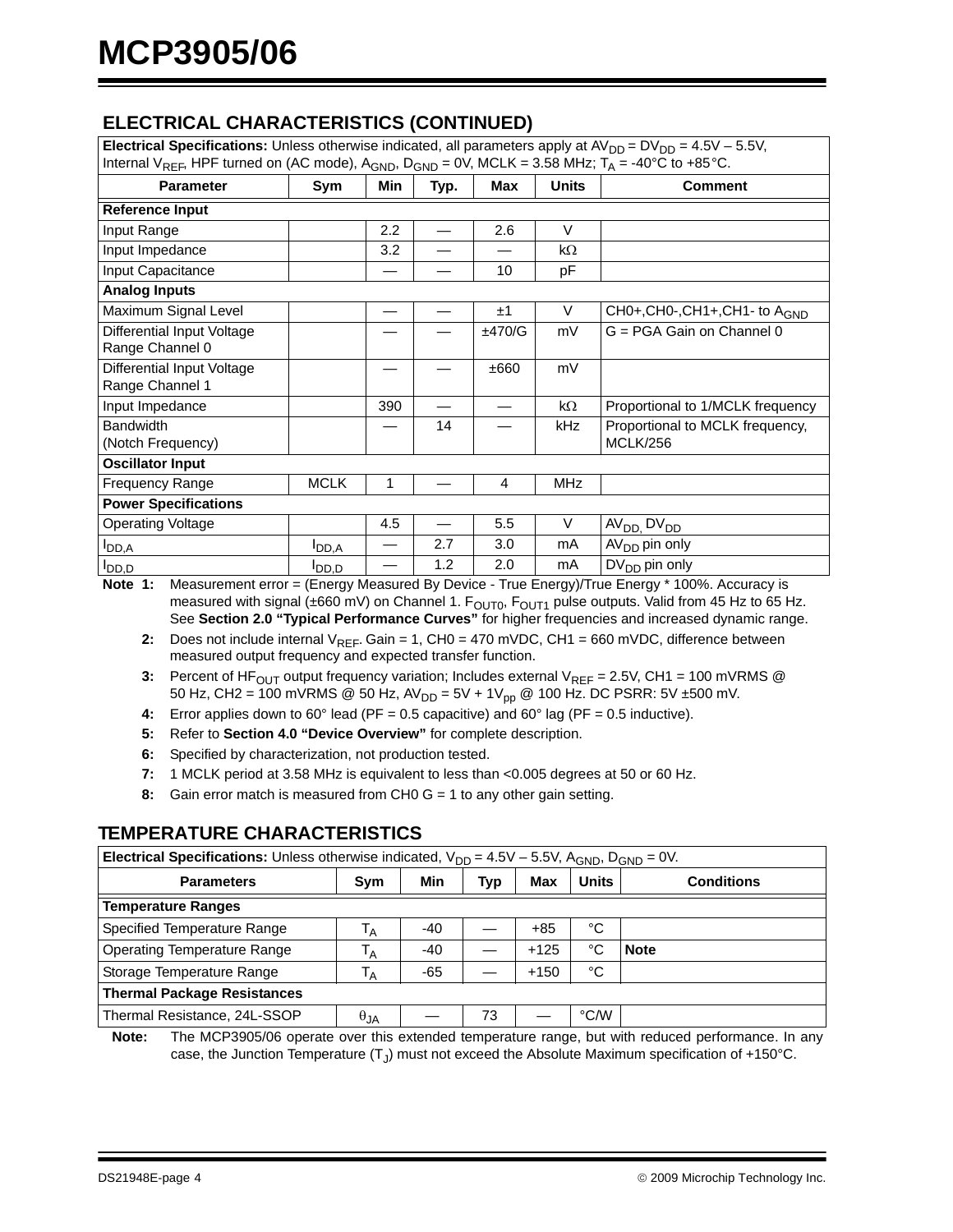## <span id="page-4-3"></span>**TIMING CHARACTERISTICS**

**Electrical Specifications:** Unless otherwise indicated, all parameters apply at  $AV_{DD} = DV_{DD} = 4.5V - 5.5V$ ,  $A_{GND}$ , D<sub>GND</sub> = 0V, MCLK = 3.58 MHz; T<sub>A</sub> = -40°C to +85°C.

| ◡◝◡<br>ᄓ៴<br>$\sqrt{ }$                                            |                  |     |                              |                          |              |                                           |
|--------------------------------------------------------------------|------------------|-----|------------------------------|--------------------------|--------------|-------------------------------------------|
| <b>Parameter</b>                                                   | Sym              | Min | <b>Typ</b>                   | Max                      | <b>Units</b> | <b>Comment</b>                            |
| <b>Frequency Output</b>                                            |                  |     |                              |                          |              |                                           |
| F <sub>OUT0</sub> and F <sub>OUT1</sub> Pulse Width<br>(Logic-Low) | $t_{FW}$         |     | 275                          |                          | ms           | 984376 MCLK periods<br>(Note 1)           |
| $HFOUT$ Pulse Width                                                | t <sub>HW</sub>  |     | 90                           |                          | ms           | 322160 MCLK periods<br>(Note 2)           |
| F <sub>OUT0</sub> and F <sub>OUT1</sub> Pulse Period               | t <sub>FP</sub>  |     | <b>Refer to Equation 4-1</b> |                          | s            |                                           |
| HF <sub>OUT</sub> Pulse Period                                     | t <sub>HP</sub>  |     | Refer to Equation 4-2        |                          | s            |                                           |
| F <sub>OUT0</sub> to F <sub>OUT1</sub> Falling-Edge Time           | t <sub>FS2</sub> |     | $0.5 t_{FP}$                 |                          |              |                                           |
| F <sub>OUT0</sub> to F <sub>OUT1</sub> Min Separation              | $t_{FS}$         | —   | 4/MCLK                       | $\equiv$                 |              |                                           |
| F <sub>OUT0</sub> and F <sub>OUT1</sub> Output High Voltage        | V <sub>OH</sub>  | 4.5 |                              | $\overline{\phantom{0}}$ | V            | $I_{OH}$ = 10 mA, DV <sub>DD</sub> = 5.0V |
| F <sub>OUT0</sub> and F <sub>OUT1</sub> Output Low Voltage         | $V_{OL}$         |     |                              | 0.5                      | V            | $I_{OL}$ = 10 mA, DV <sub>DD</sub> = 5.0V |
| HF <sub>OUT</sub> Output High Voltage                              | V <sub>OH</sub>  | 4.0 |                              |                          | $\vee$       | $I_{OH} = 5$ mA, $DV_{DD} = 5.0V$         |
| HF <sub>OUT</sub> Output Low Voltage                               | $V_{OL}$         |     |                              | 0.5                      | $\vee$       | $I_{OL} = 5$ mA, $DV_{DD} = 5.0V$         |
| High-Level Input Voltage<br>(All Digital Input Pins)               | $V_{\text{IH}}$  | 2.4 |                              |                          | $\vee$       | $DV_{DD} = 5.0V$                          |
| Low-Level Input Voltage<br>(All Digital Input Pins)                | $V_{IL}$         |     |                              | 0.85                     | $\vee$       | $DV_{DD} = 5.0V$                          |
| Input Leakage Current                                              |                  |     |                              | ±3                       | μA           | $V_{IN} = 0$ , $V_{IN} = DV_{DD}$         |
| Pin Capacitance                                                    |                  |     |                              | 10                       | pF           | Note 3                                    |

<span id="page-4-1"></span><span id="page-4-0"></span>**Note 1:** If output pulse period ( $t_{FP}$ ) falls below 984376\*2 MCLK periods, then  $t_{FW} = 1/2$   $t_{FP}$ .

**2:** If output pulse period ( $t_{HP}$ ) falls below 322160\*2 MCLK periods, then  $t_{HW} = 1/2$   $t_{HP}$ .

**3:** Specified by characterization, not production tested.

<span id="page-4-2"></span>

<span id="page-4-4"></span>*FIGURE 1-1: Output Timings for Pulse Outputs and Negative Power Pin.*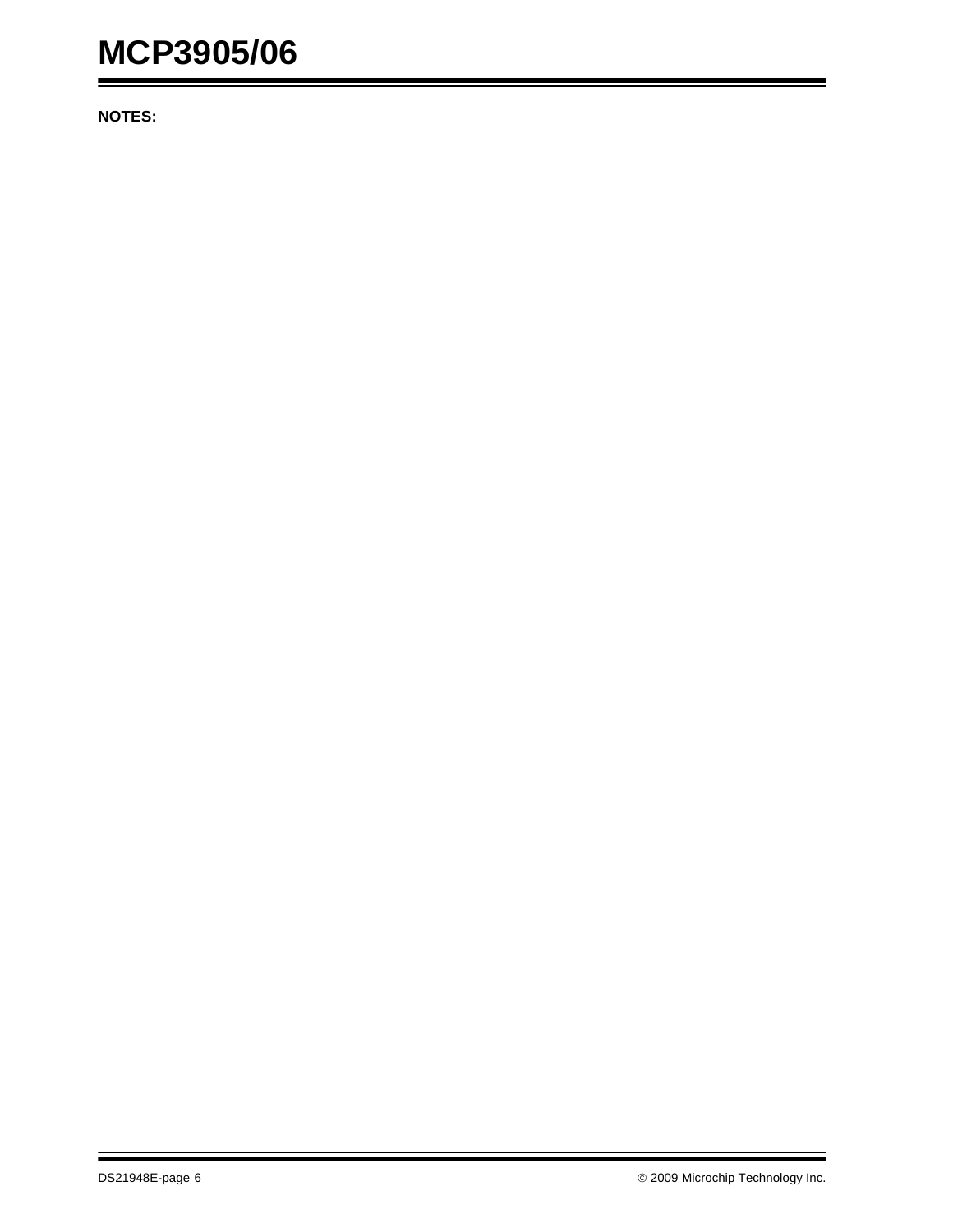## <span id="page-6-1"></span><span id="page-6-0"></span>**2.0 TYPICAL PERFORMANCE CURVES**

**Note:** The graphs and tables provided following this note are a statistical summary based on a limited number of samples and are provided for informational purposes only. The performance characteristics listed herein are not tested or guaranteed. In some graphs or tables, the data presented may be outside the specified operating range (e.g., outside specified power supply range) and therefore outside the warranted range.



*FIGURE 2-1: Measurement Error, Gain = 8, PF = 1.*



*FIGURE 2-2: Measurement Error, Gain = 16, PF = 1.*



*FIGURE 2-3: Measurement Error, Gain = 32, PF = 1.*



*FIGURE 2-4: Measurement Error, Gain = 8, PF = 0.5.*



*FIGURE 2-5: Measurement Error, Gain = 16, PF = 0.5.*



*FIGURE 2-6: Measurement Error, Gain = 32, PF = 0.5.*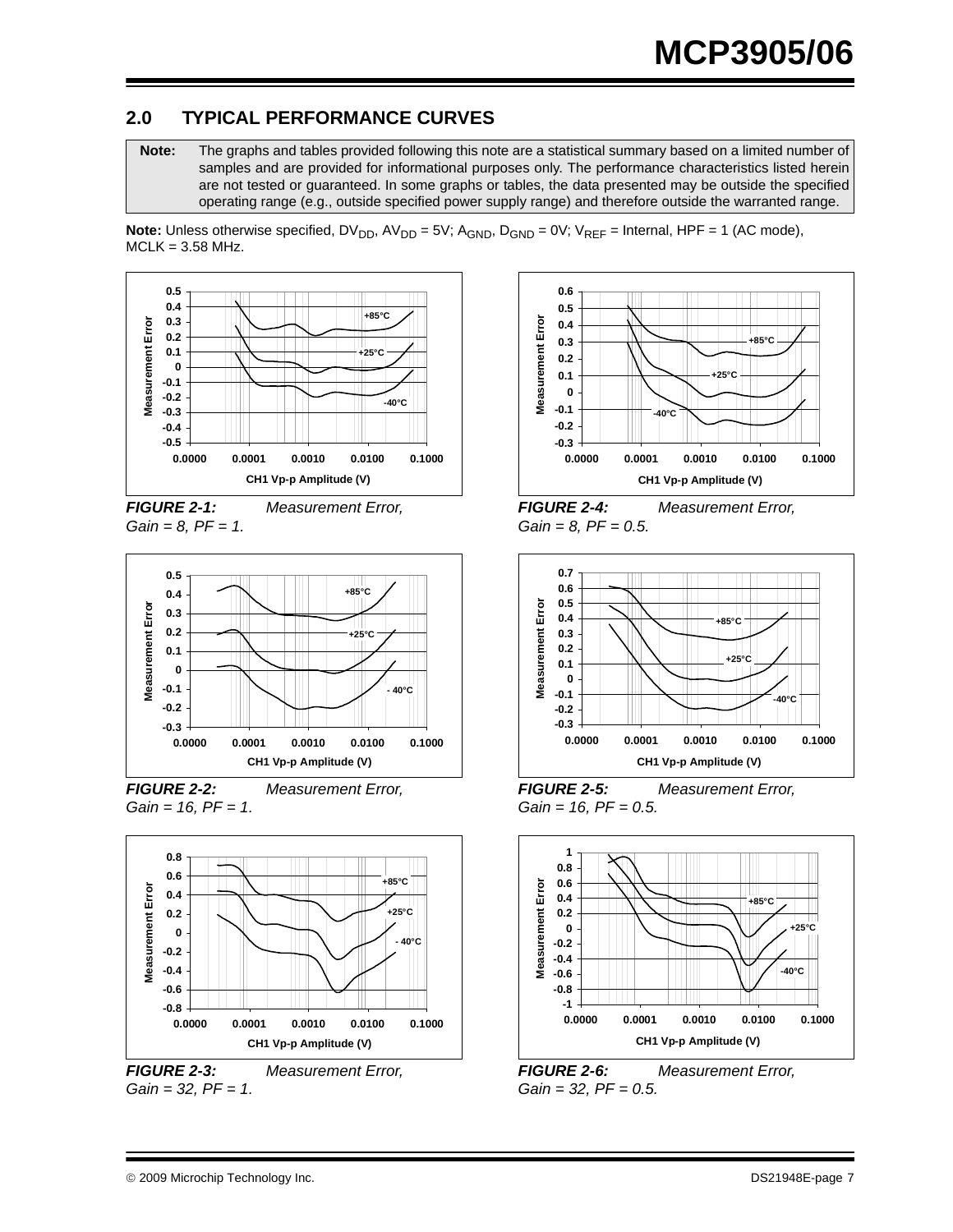





*FIGURE 2-8: Measurement Error, Gain = 2, PF = 1.*



*FIGURE 2-9: Measurement Error, Gain = 1, PF = + 0.5.*



*FIGURE 2-10: Measurement Error, Gain = 2, PF = + 0.5.*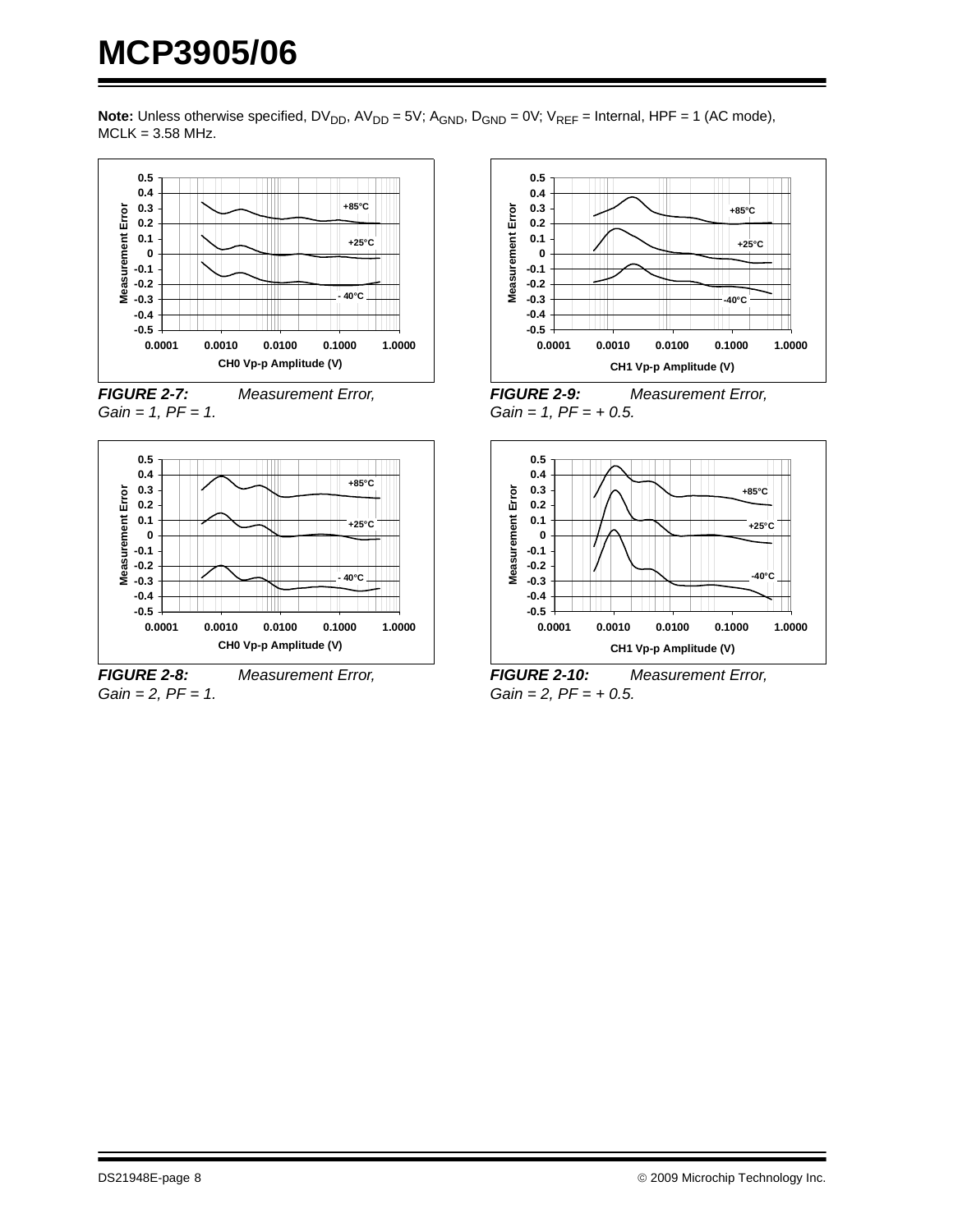





*FIGURE 2-12: Channel 0 Offset Error (DC Mode, HPF off), G = 1.*



*FIGURE 2-13: Channel 0 Offset Error (DC Mode, HPF off), G = 8.*



*FIGURE 2-14: Channel 0 Offset Error (DC Mode, HPF Off), G = 16.*



*FIGURE 2-15: Measurement Error vs.*  $V_{DD}$ *(G = 16).*



**FIGURE 2-16:** Measurement Error vs. V<sub>DD</sub>,  $G = 16$ , External  $V_{RFF}$ .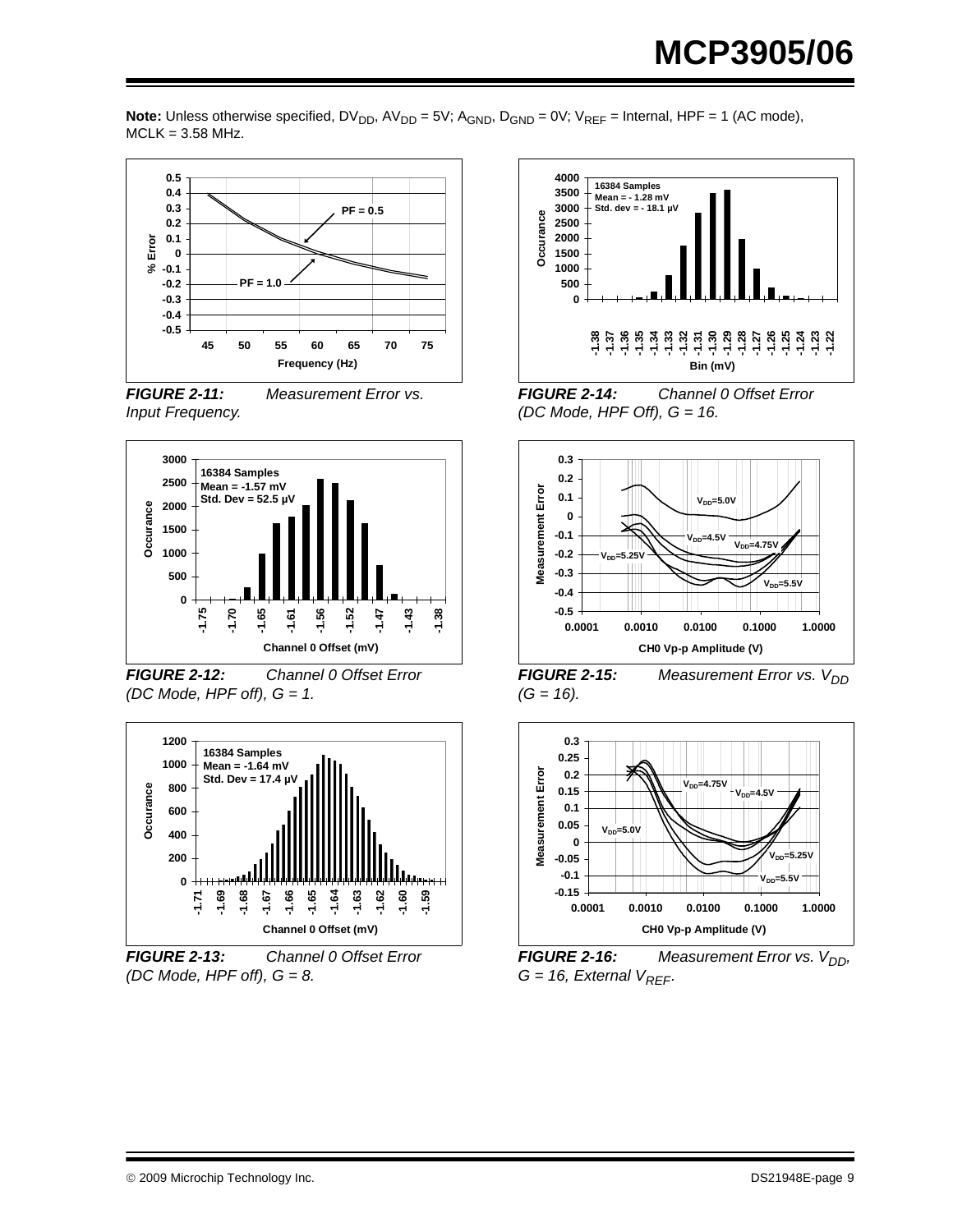

*FIGURE 2-17: Measurement Error*  with External  $V_{REF}$  (G = 1).



*FIGURE 2-18: Measurement Error*  with External  $V_{REF}$  (G = 8).



*FIGURE 2-19: Measurement Error with External V<sub>REF</sub> (G = 16).*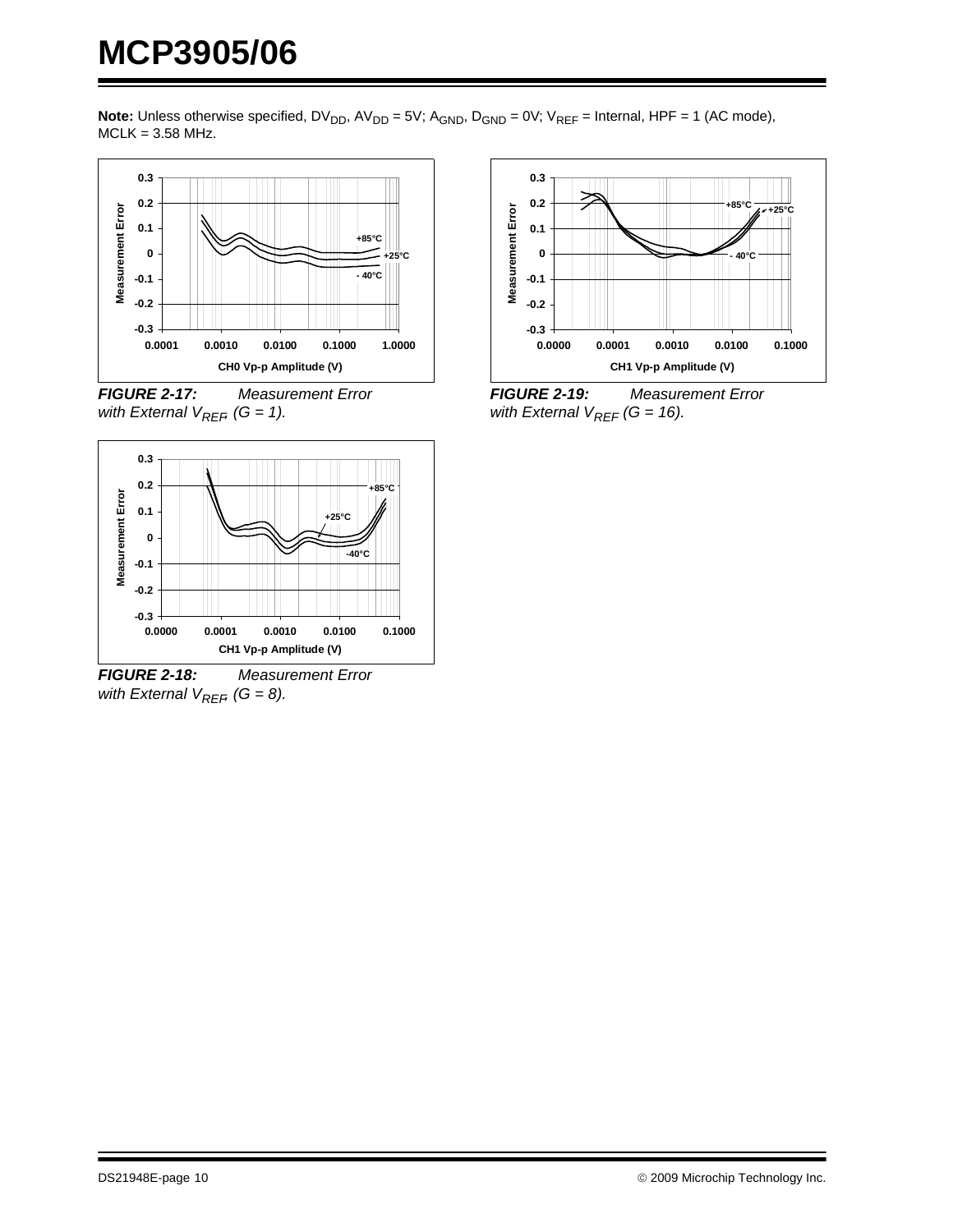## **3.0 PIN DESCRIPTIONS**

The descriptions of the pins are listed in [Table 3-1.](#page-10-0)

| MCP3905/06     |                   |                                                                |  |
|----------------|-------------------|----------------------------------------------------------------|--|
| <b>SSOP-24</b> | Symbol            | <b>Definition</b>                                              |  |
| 1              | DV <sub>DD</sub>  | Digital Power Supply Pin                                       |  |
| $\overline{2}$ | <b>HPF</b>        | High-Pass Filters Control Logic Pin                            |  |
| 3              | AV <sub>DD</sub>  | Analog Power Supply Pin                                        |  |
| 4              | <b>NC</b>         | No Connect                                                     |  |
| 5              | $CHO+$            | Non-Inverting Analog Input Pin for Channel 0 (Current Channel) |  |
| 6              | CH <sub>0</sub> - | Inverting Analog Input Pin for Channel 0 (Current Channel)     |  |
| $\overline{7}$ | <b>CH1-</b>       | Inverting Analog Input Pin for Channel 1 (Voltage Channel)     |  |
| 8              | $CH1+$            | Non-Inverting Analog Input Pin for Channel 1 (Voltage Channel) |  |
| 9              | <b>MCLR</b>       | Master Clear Logic Input Pin                                   |  |
| 10             | <b>REFIN/OUT</b>  | Voltage Reference Input/Output Pin                             |  |
| 11             | A <sub>GND</sub>  | Analog Ground Pin, Return Path for internal analog circuitry   |  |
| 12             | F <sub>2</sub>    | Frequency Control for HF <sub>OUT</sub> Logic Input Pin        |  |
| 13             | F1                | Frequency Control for F <sub>OUT0/1</sub> Logic Input Pin      |  |
| 14             | F <sub>0</sub>    | Frequency Control for F <sub>OUT0/1</sub> Logic Input Pin      |  |
| 15             | G <sub>1</sub>    | Gain Control Logic Input Pin                                   |  |
| 16             | G <sub>0</sub>    | Gain Control Logic Input Pin                                   |  |
| 17             | OSC <sub>1</sub>  | Oscillator Crystal Connection Pin or Clock Input Pin           |  |
| 18             | OSC <sub>2</sub>  | Oscillator Crystal Connection Pin or Clock Output Pin          |  |
| 19             | <b>NC</b>         | No Connect                                                     |  |
| 20             | <b>NEG</b>        | Negative Power Logic Output Pin                                |  |
| 21             | $D_{GND}$         | Digital Ground Pin, Return Path for Internal Digital Circuitry |  |
| 22             | HF <sub>OUT</sub> | High-Frequency Logic Output Pin (Intended for Calibration)     |  |
| 23             | $F_{\text{OUT1}}$ | Differential Mechanical Counter Logic Output Pin               |  |
| 24             | <b>FOUTO</b>      | Differential Mechanical Counter Logic Output Pin               |  |

### <span id="page-10-0"></span>**TABLE 3-1: PIN FUNCTION TABLE**

## **3.1** Digital V<sub>DD</sub> (DV<sub>DD</sub>)

 $DV<sub>DD</sub>$  is the power supply pin for the digital circuitry within the MCP3905/06.

 $DV<sub>DD</sub>$  requires appropriate bypass capacitors and should be maintained to 5V ±10% for specified operation. Please refer to **[Section 5.0 "Applications](#page-20-0) [Information"](#page-20-0)**.

#### <span id="page-10-1"></span>**3.2 High-Pass Filter Input Logic Pin (HPF)**

HPF controls the state of the high-pass filter in both input channels. A logic '1' enables both filters, removing any DC offset coming from the system or the device. A logic '0' disables both filters, allowing DC voltages to be measured.

## **3.3** Analog V<sub>DD</sub> (AV<sub>DD</sub>)

 $AV<sub>DD</sub>$  is the power supply pin for the analog circuitry within the MCP3905/06.

 $AV<sub>DD</sub>$  requires appropriate bypass capacitors and should be maintained to 5V ±10% for specified operation. Please refer to **[Section 5.0 "Applications](#page-20-0) [Information"](#page-20-0)**.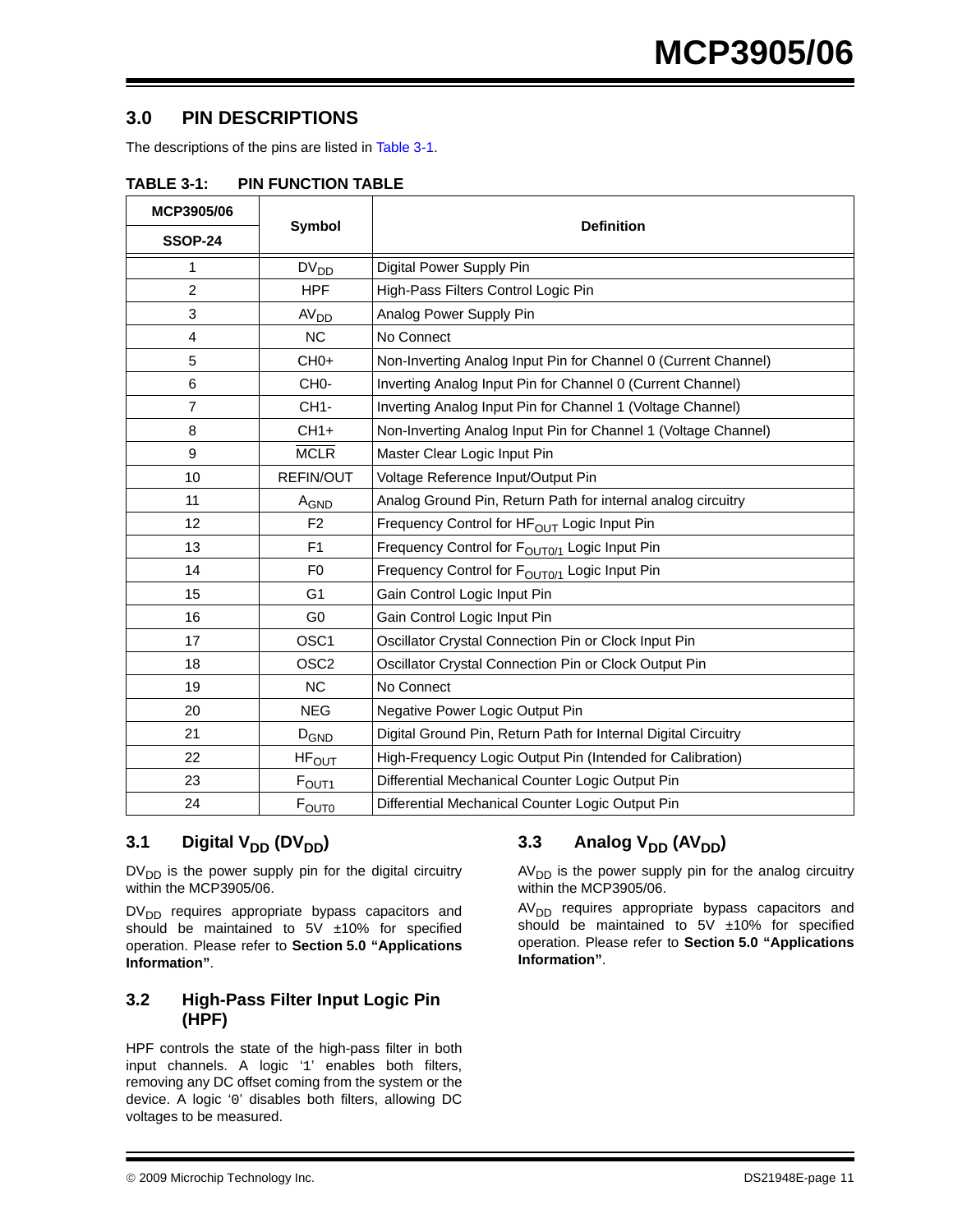### **3.4 Current Channel (CH0-, CH0+)**

CH0- and CH0+ are the fully differential analog voltage input channels for the current measurement, containing a PGA for small-signal input, such as shunt currentsensing. The linear and specified region of this channel is dependant on the PGA gain. This corresponds to a maximum differential voltage of ±470 mV/GAIN and maximum absolute voltage, with respect to A<sub>GND</sub>, of ±1V. Up to ±6V can be applied to these pins without the risk of permanent damage.

Refer to **[Section 1.0 "Electrical Characteristics"](#page-2-8)**.

#### **3.5 Voltage Channel (CH1-,CH1+)**

CH1- and CH1+ are the fully differential analog voltage input channels for the voltage measurement. The linear and specified region of these channels have a maximum differential voltage of ±660 mV and a maximum absolute voltage of  $±1V$ , with respect to  $A_{GND}$ . Up to  $\pm 6V$  can be applied to these pins without the risk of permanent damage.

Refer to **[Section 1.0 "Electrical Characteristics"](#page-2-8)**.

### **3.6 Master Clear (MCLR)**

MCLR controls the reset for both delta-sigma ADCs, all digital registers, the SINC filters for each channel and all accumulators post multiplier. A logic '0' resets all registers and holds both ADCs in a Reset condition. The charge stored in both ADCs is flushed and their output is maintained to 0x0000h. The only block consuming power on the digital power supply during Reset is the oscillator circuit.

#### **3.7 Reference (REFIN/OUT)**

REFIN/OUT is the output for the internal 2.4V reference. This reference has a typical temperature coefficient of 15 ppm/°C and a tolerance of ±2%. In addition, an external reference can also be used by applying voltage to this pin within the specified range. REFIN/OUT requires appropriate bypass capacitors to A<sub>GND</sub>, even when using the internal reference only. Refer to **[Section 5.0 "Applications Information"](#page-20-0)**.

#### **3.8 Analog Ground (AGND)**

A<sub>GND</sub> is the ground connection to the internal analog circuitry (ADCs, PGA, band gap reference, POR). To ensure accuracy and noise cancellation, this pin must be connected to the same ground as  $D_{GND}$ , preferably with a star connection. If an analog ground plane is available, it is recommended that this device be tied to this plane of the Printed Circuit Board (PCB). This plane should also reference all other analog circuitry in the system.

#### **3.9 Frequency Control Logic Pins (F2, F1, F0)**

F2, F1 and F0 select the high-frequency output and low-frequency output pin ranges by changing the value of the constants  $F_C$  and  $H_{FC}$  used in the device transfer function.  $F_C$  and  $H_{FC}$  are the frequency constants that define the period of the output pulses for the device.

#### **3.10 Gain Control Logic Pins (G1, G0)**

G1 and G0 select the PGA gain on Channel 0 from three different values: 1, 8 and 16.

#### **3.11 Oscillator (OSC1, OSC2)**

OSC1 and OSC2 provide the master clock for the device. A resonant crystal or clock source with a similar sinusoidal waveform must be placed across these pins to ensure proper operation. The typical clock frequency specified is 3.579545 MHz. However, the clock frequency can be with the range of 1 MHz to 4 MHz without disturbing measurement error. Appropriate load capacitance should be connected to these pins for proper operation.

A full-swing, single-ended clock source may be connected to OSC1 with proper resistors in series to ensure no ringing of the clock source due to fast transient edges.

#### **3.12 Negative Power Output Logic Pin (NEG)**

NEG detects the phase difference between the two channels and will go to a logic '1' state when the phase difference is greater than 90° (i.e., when the measured active (real) power is negative). The output state is synchronous with the rising-edge of  $HF_{\text{OUT}}$  and maintains the logic '1' until the active (real) power becomes positive again and  $HF_{\text{OUT}}$  shows a pulse.

## **3.13 Ground Connection (D<sub>GND</sub>)**

D<sub>GND</sub> is the ground connection to the internal digital circuitry (SINC filters, multiplier, HPF, LPF, Digital-to-Frequency (DTF) converter and oscillator). To ensure accuracy and noise cancellation, D<sub>GND</sub> must be connected to the same ground as  $A_{GND}$ , preferably with a star connection. If a digital ground plane is available, it is recommended that this device be tied to this plane of the PCB. This plane should also reference all other digital circuitry in the system.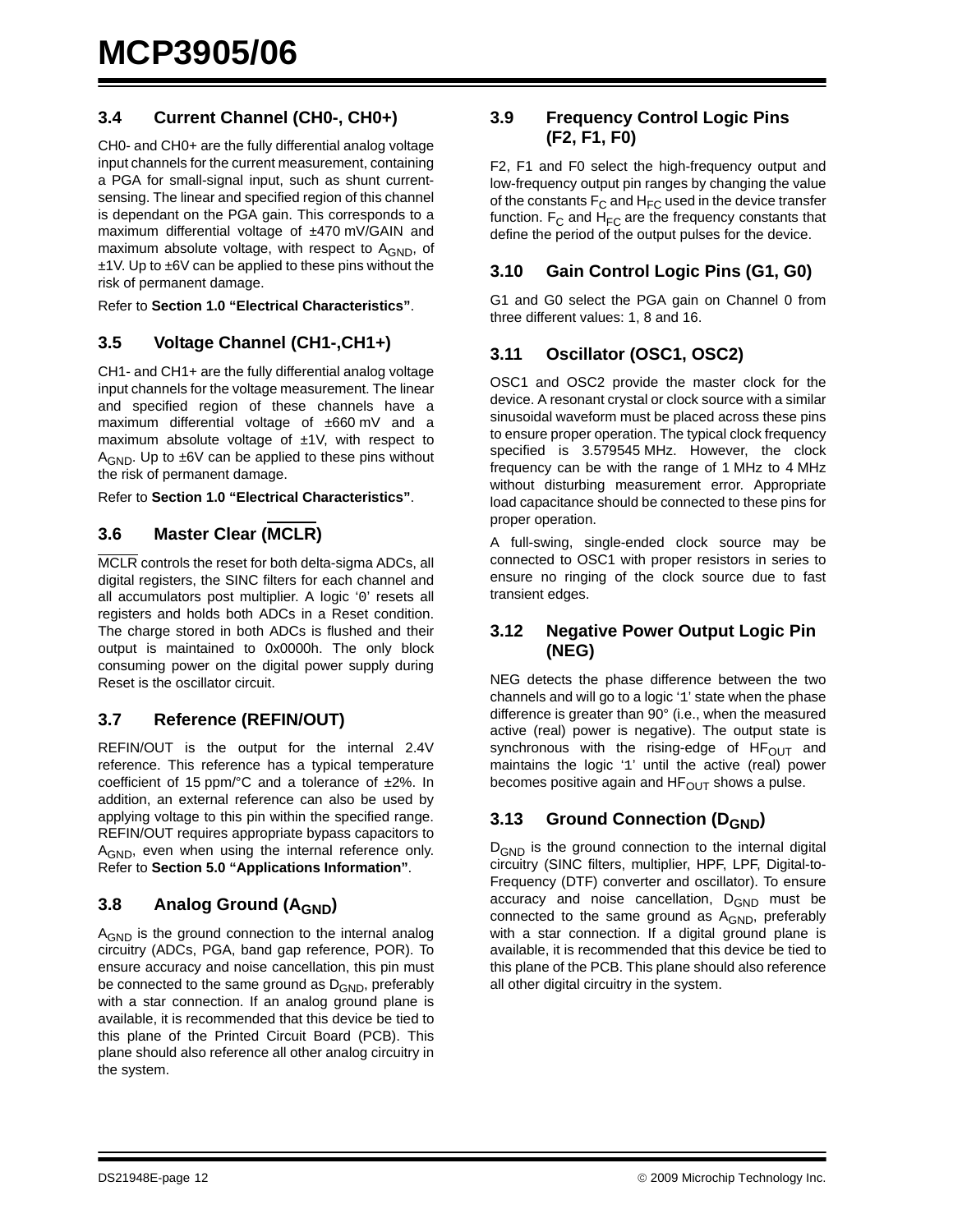## 3.14 High-Frequency Output (HF<sub>OUT</sub>)

 $HF<sub>OUT</sub>$  is the high-frequency output of the device and supplies the instantaneous real-power information. The output is a periodic pulse output, with its period proportional to the measured active (real) power, and to the HF<sub>C</sub> constant defined by F0, F1 and F2 pin logic states. This output is the preferred output for calibration due to faster output frequencies, giving smaller calibration times. Since this output gives instantaneous active (real) power, the 2ω ripple on the output should be noted. However, the average period will show minimal drift.

## 3.15 Frequency Output (F<sub>OUT0</sub>, F<sub>OUT1</sub>)

 $F<sub>OUT0</sub>$  and  $F<sub>OUT1</sub>$  are the frequency outputs of the device that supply the average real-power information. The outputs are periodic pulse outputs, with its period proportional to the measured active (real) power, and to the  $F_c$  constant, defined by the F0 and F1 pin logic states. These pins include high-output drive capability for direct use of electromechanical counters and 2-phase stepper motors. Since this output supplies average active (real) power, any 2ω ripple on the output pulse period is minimal.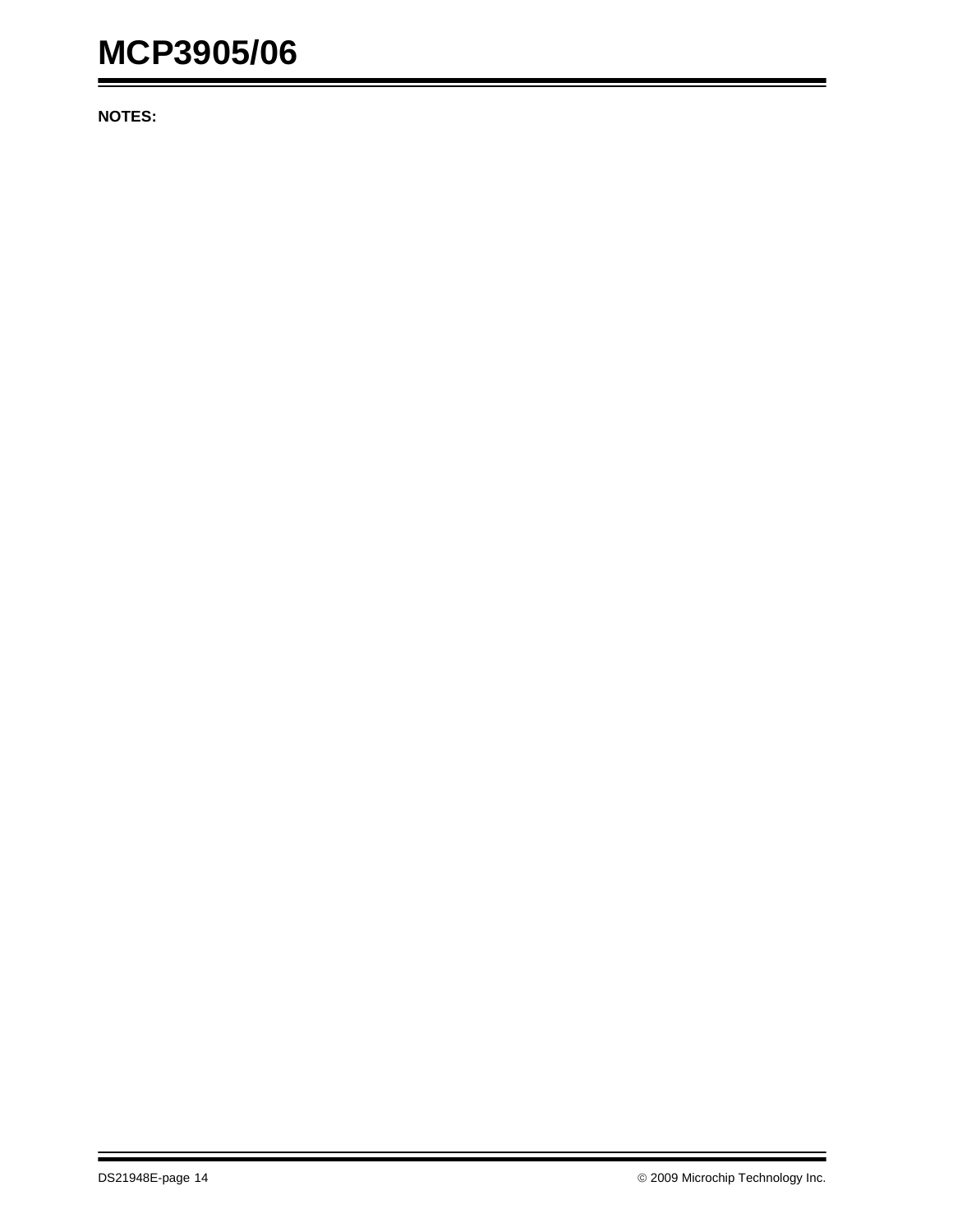## <span id="page-14-0"></span>**4.0 DEVICE OVERVIEW**

The MCP3905/06 is an energy-metering IC that supplies a frequency output proportional to active (real) power, and higher frequency output proportional to the instantaneous power for meter calibration. Both channels use 16-bit, second-order, delta-sigma ADCs that oversample the input at a frequency equal to MCLK/4, allowing for wide dynamic range input signals. A Programmable Gain Amplifier (PGA) increases the usable range on the current input channel (Channel 0). The calculation of the active (real) power, as well as the filtering associated with this calculation, is performed in the digital domain, ensuring better stability and drift performance. [Figure 4-1](#page-14-1) represents the simplified block diagram of the MCP3905/06, detailing its main signal-processing blocks.

Two digital high-pass filters cancel the system offset on both channels such that the real-power calculation does not include any circuit or system offset. After being high-pass filtered, the voltage and current signals are multiplied to give the instantaneous power signal. This signal does not contain the DC offset components, such that the averaging technique can be efficiently used to give the desired active (real) power output.

The instantaneous power signal contains the realpower information; it is the DC component of the instantaneous power. The averaging technique can be used with both sinusoidal and non-sinusoidal waveforms, as well as for all power factors. The instantaneous power is thus low-pass filtered in order to produce the instantaneous real-power signal.

A DTF converter accumulates the instantaneous active (real) power information to produce output pulses with a frequency proportional to the average active (real) power. The low-frequency pulses presented at the  $F<sub>OUT0</sub>$  and  $F<sub>OUT1</sub>$  outputs are designed to drive electromechanical counters and two-phase stepper motors displaying the real-power energy consumed. Each pulse corresponds to a fixed quantity of real energy, selected by the F2, F1 and F0 logic settings. The  $HF<sub>OUT</sub>$  output has a higher frequency setting and lower integration period such that it can represent the instantaneous active (real) power signal. Due to the shorter accumulation time, it enables the user to proceed to faster calibration under steady load conditions (refer to **Section 4.7** "F<sub>OUT0/1</sub> and HF<sub>OUT</sub> **[Output Frequencies"](#page-18-1)**).



<span id="page-14-1"></span>*FIGURE 4-1: Simplified MCP3905/06 Block Diagram with Frequency Contents.*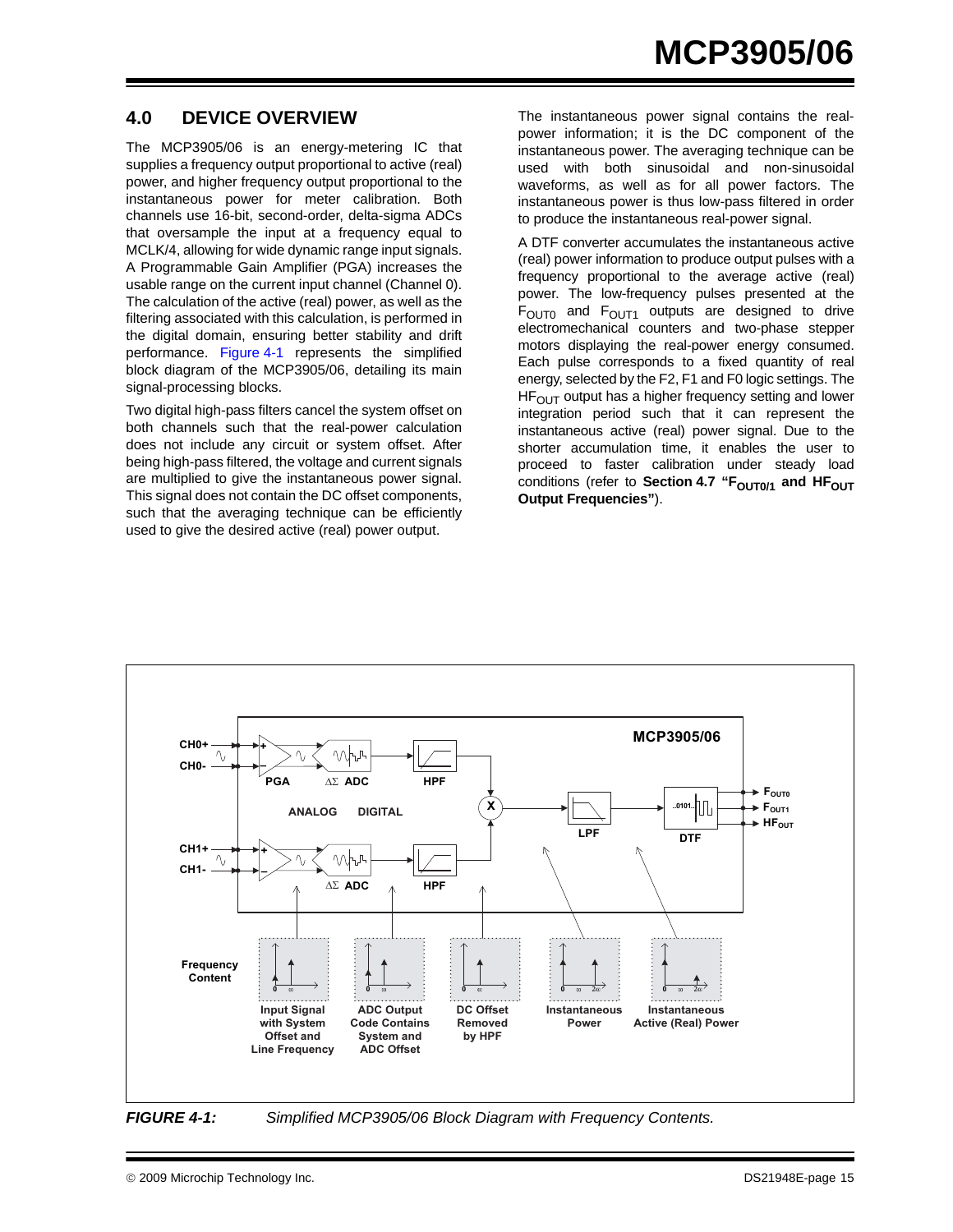### **4.1 Analog Inputs**

The MCP3905/06 analog inputs can be connected directly to the current and voltage transducers (such as shunts or current transformers). Each input pin is protected by specialized Electrostatic Discharge (ESD) structures that are certified to pass 5 kV HBM and 500V MM contact charge. These structures also allow up to ±6V continuous voltage to be present at their inputs without the risk of permanent damage.

Both channels have fully differential voltage inputs for better noise performance. The absolute voltage at each pin relative to  $A_{GND}$  should be maintained in the  $±1V$ range during operation in order to ensure the measurement error performance. The common mode signals should be adapted to respect both the previous conditions and the differential input voltage range. For best performance, the common mode signals should be referenced to A<sub>GND</sub>.

The current channel comprises a PGA on the front-end to allow for smaller signals to be measured without additional signal conditioning. The maximum differential voltage specified on Channel 0 is equal to ±470 mV/Gain (see [Table 4-1\)](#page-15-0). The maximum peak voltage specified on Channel 1 is equal to ±660 mV.

<span id="page-15-0"></span>

| <b>MCP3905 GAIN SELECTIONS</b><br><b>TABLE 4-1:</b> |
|-----------------------------------------------------|
|-----------------------------------------------------|

| G1 | G <sub>0</sub> | <b>CHO Gain</b> | <b>Maximum</b><br><b>CHO Voltage</b> |
|----|----------------|-----------------|--------------------------------------|
|    |                |                 | $±470$ mV                            |
|    |                |                 | $±235$ mV                            |
|    |                |                 | $±60$ mV                             |
|    |                | 16              | $±30$ mV                             |

**TABLE 4-2: MCP3906 GAIN SELECTIONS**

| G1 | G <sub>0</sub> | <b>CHO Gain</b> | <b>Maximum</b><br><b>CHO Voltage</b> |
|----|----------------|-----------------|--------------------------------------|
|    |                |                 | $±470$ mV                            |
|    |                | 32              | $±15$ mV                             |
|    |                |                 | $±60$ mV                             |
|    |                | 16              | $±30$ mV                             |

## **4.2 16-Bit Delta-Sigma ADCs**

The ADCs used in the MCP3905/06 for both current and voltage channel measurements are delta-sigma ADCs. They comprise a second-order, delta-sigma modulator using a multi-bit DAC and a third-order SINC filter. The delta-sigma architecture is very appropriate for the applications targeted by the MCP3905, because it is a waveform-oriented converter architecture that can offer both high linearity and low distortion performance throughout a wide input dynamic range. It also creates minimal requirements for the anti-aliasing filter design. The multi-bit architecture used in the ADC minimizes quantization noise at the output of the converters without disturbing the linearity.

Both ADCs have a 16-bit resolution, allowing wide input dynamic range sensing. The oversampling ratio of both converters is 64. Both converters are continuously converting during normal operation. When the MCLR pin is low, both converters will be in Reset and output code 0x0000h. If the voltage at the inputs of the ADC is larger than the specified range, the linearity is no longer specified. However, the converters will continue to produce output codes until their saturation point is reached. The DC saturation point is around 700 mV for Channel 0 and 1V for Channel 1, using internal voltage reference.

The clocking signals for the ADCs are equally distributed between the two channels in order to minimize phase delays to less than 1 MCLK period (see **[Section 3.2 "High-Pass Filter Input Logic Pin](#page-10-1) [\(HPF\)"](#page-10-1)**). The SINC filters main notch is positioned at  $MCLK/256$  (14 kHz with  $MCLK = 3.58$  MHz), allowing the user to be able to measure wide harmonic content on either channel. The magnitude response of the SINC filter is shown in [Figure 4-2](#page-15-1).



<span id="page-15-1"></span>*FIGURE 4-2: SINC Filter Magnitude Response (MCLK = 3.58 MHz).*

## **4.3** Ultra-Low Drift V<sub>RFF</sub>

The MCP3905/06 contains an internal voltage reference source specially designed to minimize drift over temperature. This internal  $V_{RFF}$  supplies reference voltage to both current and voltage channel ADCs. The typical value of this voltage reference is 2.4V, ±100 mV. The internal reference has a very low typical temperature coefficient of ±15 ppm/°C, allowing the output frequencies to have minimal variation with respect to temperature since they are proportional to  $(1/V_{RFF})^2$ .

REFIN/OUT is the output pin for the voltage reference. Appropriate bypass capacitors must be connected to the REFIN/OUT pin for proper operation (see **[Section 5.0 "Applications Information"](#page-20-0)**). The voltage reference source impedance is typically 4 kΩ, which enables this voltage reference to be overdriven by an external voltage reference source.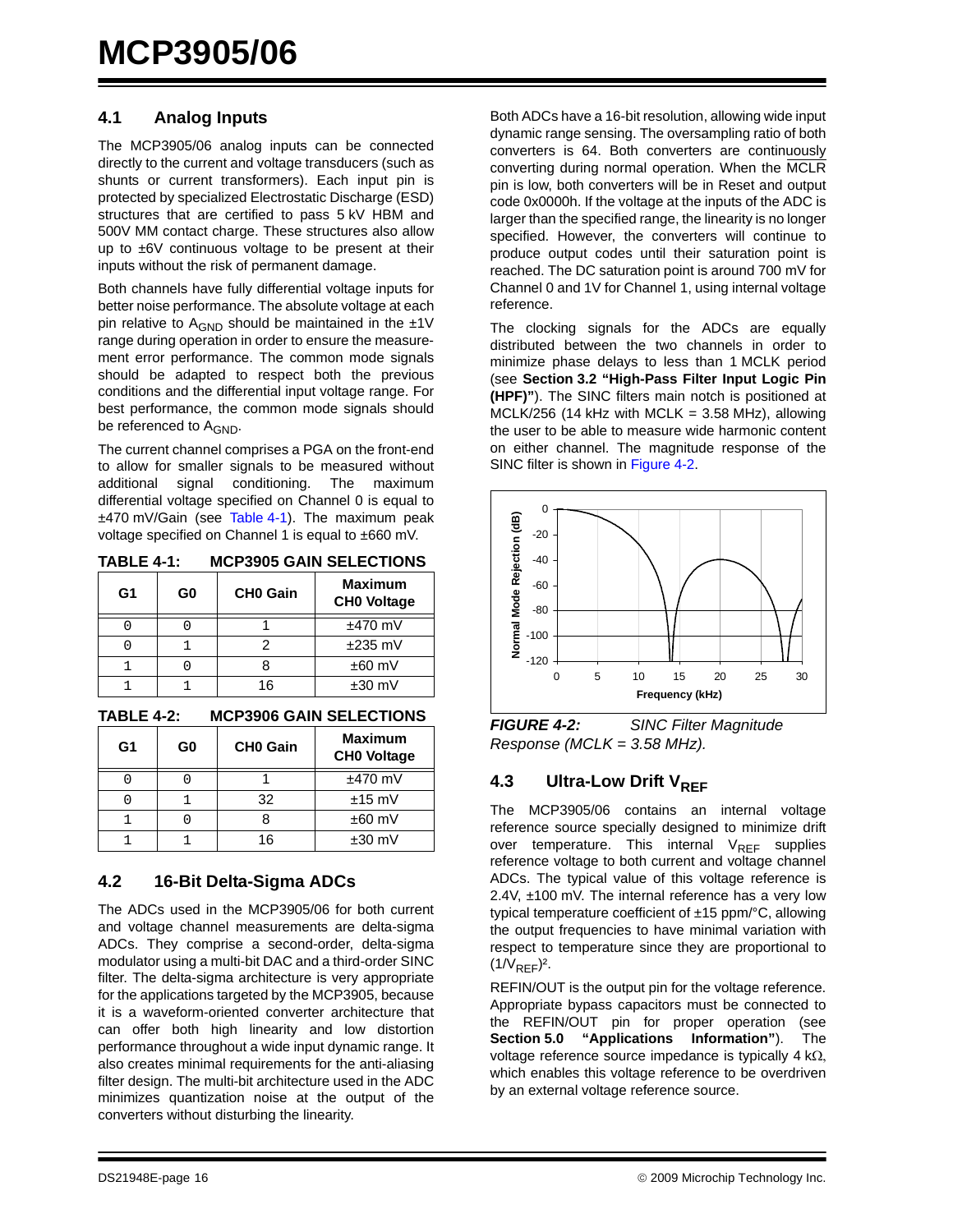If an external voltage reference source is connected to the REFIN/OUT pin, the external voltage will be used as the reference for both current and voltage channel ADCs. The voltage across the source resistor will then be the difference between the internal and external voltage. The allowed input range for the external voltage source goes from 2.2V to 2.6V for accurate measurement error. A  $V_{REF}$  value outside of this range will cause additional heating and power consumption due to the source resistor, which might affect measurement error.

#### **4.4 Power-On Reset (POR)**

The MCP3905/06 contains an internal POR circuit that monitors analog supply voltage  $AV<sub>DD</sub>$  during operation. This circuit ensures correct device startup at system power-up/power-down events. The POR circuit has built-in hysteresis and a timer to give a high degree of immunity to potential ripple and noise on the power supplies, allowing proper settling of the power supply during power-up. A 0.1 µF decoupling capacitor should be mounted as close as possible to the  $AV<sub>DD</sub>$  pin, providing additional transient immunity (see **[Section 5.0 "Applications Information"](#page-20-0)**).

The threshold voltage is typically set at 4V, with a tolerance of about ±5%. If the supply voltage falls below this threshold, the MCP3905/06 will be held in a Reset condition (equivalent to applying logic '0' on the MCLR pin). The typical hysteresis value is approximately 200 mV in order to prevent glitches on the power supply.

Once a power-up event has occurred, an internal timer prevents the part from outputting any pulse for approximately 1s (with MCLK =  $3.58$  MHz), thereby preventing potential metastability due to intermittent resets caused by an unsettled regulated power supply. [Figure 4-3](#page-16-0) illustrates the different conditions for a power-up and a power-down event in the typical conditions.



<span id="page-16-0"></span>*FIGURE 4-3: Power-on Reset Operation.*

#### **4.5 High-Pass Filters and Multiplier**

The active (real) power value is extracted from the DC instantaneous power. Therefore, any DC offset component present on Channel 0 and Channel 1 affects the DC component of the instantaneous power and will cause the real-power calculation to be erroneous. In order to remove DC offset components from the instantaneous power signal, a high-pass filter has been introduced on each channel. Since the high-pass filtering introduces phase delay, identical high-pass filters are implemented on both channels. The filters are clocked by the same digital signal, ensuring a phase difference between the two channels of less than one MCLK period. Under typical conditions  $(MCLK = 3.58 MHz)$ , this phase difference is less than 0.005°, with a line frequency of 50 Hz. The cut-off frequency of the filter (4.45 Hz) has been chosen to induce minimal gain error at typical line frequencies, allowing sufficient settling time for the desired applications. The two high-pass filters can be disabled by applying a logic '0' to the HPF pin.



*FIGURE 4-4: HPF Magnitude Response (MCLK = 3.58 MHz).*

The multiplier output gives the product of the two highpass-filtered channels, corresponding to instantaneous active (real) power. Multiplying two sine wave signals by the same ω frequency gives a DC component and a 2ω component. The instantaneous power signal contains the active (real) power of its DC component, while also containing 2ω components coming from the line frequency multiplication. These  $2\omega$  components come for the line frequency (and its harmonics) and must be removed in order to extract the real-power information. This is accomplished using the low-pass filter and DTF converter.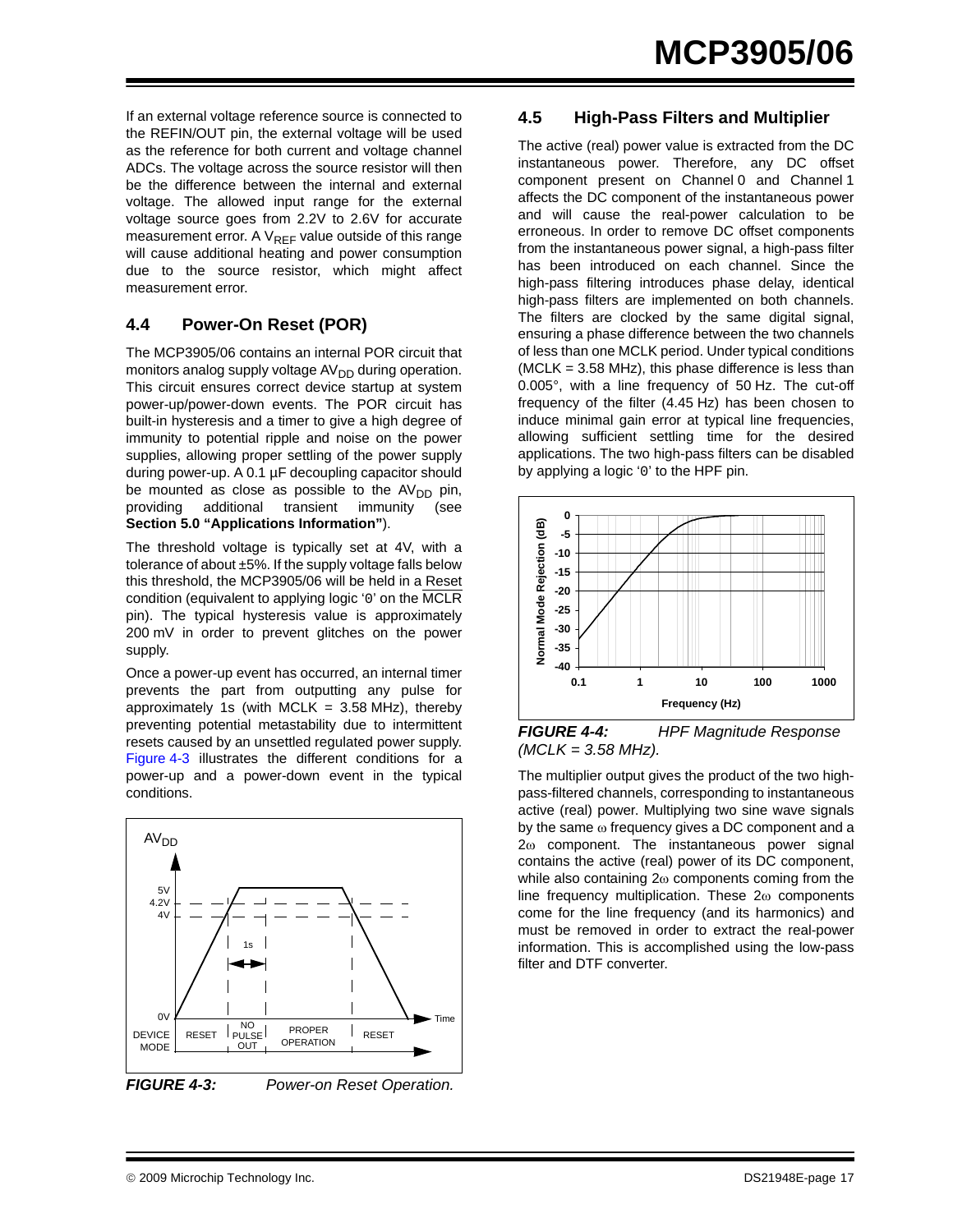#### <span id="page-17-1"></span>**4.6 Low-Pass Filter and DTF Converter**

The MCP3905/06 low-pass filter is a first-order IIR filter that extracts the active (real) power information (DC component) from the instantaneous power signal. The magnitude response of this filter is detailed in [Figure 4-5.](#page-17-0) Due to the fact that the instantaneous power signal has harmonic content (coming from the  $2\omega$ components of the inputs), and since the filter is not ideal, there will be some ripple at the output of the low-pass filter at the harmonics of the line frequency.

The cut-off frequency of the filter (8.9 Hz) has been chosen to have sufficient rejection for commonly-used line frequencies (50 Hz and 60 Hz). With a standard input clock  $(MCLK = 3.58 MHz)$  and a 50 Hz line frequency, the rejection of the  $2\omega$  component (100 Hz) will be more than 20 dB. This equates to a 2ω component containing 10 times less power than the main DC component (i.e., the average active (real) power).



<span id="page-17-0"></span>*FIGURE 4-5: LPF Magnitude Response (MCLK = 3.58 MHz).*

The output of the low-pass filter is accumulated in the DTF converter. This accumulation is compared to a different digital threshold for  $F_{\text{OUT0/1}}$  and  $HF_{\text{OUT}}$ , representing a quantity of real energy measured by the part. Every time the digital threshold on  $F<sub>OUT0/1</sub>$  or  $HF<sub>OUT</sub>$  is crossed, the part will output a pulse (See Section 4.7 "F<sub>OUT0/1</sub> and HF<sub>OUT</sub> Output **[Frequencies"](#page-18-1)**).

The equivalent quantity of real energy required to output a pulse is much larger for the  $F_{\text{OUT0/1}}$  outputs than the HF $_{\text{OUT}}$ . This is such that the integration period for the  $F<sub>OUT0/1</sub>$  outputs is much larger. This larger integration period acts as another low-pass filter so that the output ripple due to the  $2\omega$  components is minimal. However, these components are not totally removed, since realized low-pass filters are never ideal. This will create a small jitter in the output frequency. Averaging the output pulses with a counter or a Microcontroller Unit (MCU) in the application will then remove the small sinusoidal content of the output frequency and filter out the remaining 2ω ripple.

 $HF<sub>OUT</sub>$  is intended to be used for calibration purposes due to its instantaneous power content. The shorter integration period of HF<sub>OUT</sub> demands that the 2 $\omega$ component be given more attention. Since a sinusoidal signal average is zero, averaging the  $HF_{OUT}$  signal in steady-state conditions will give the proper real energy value.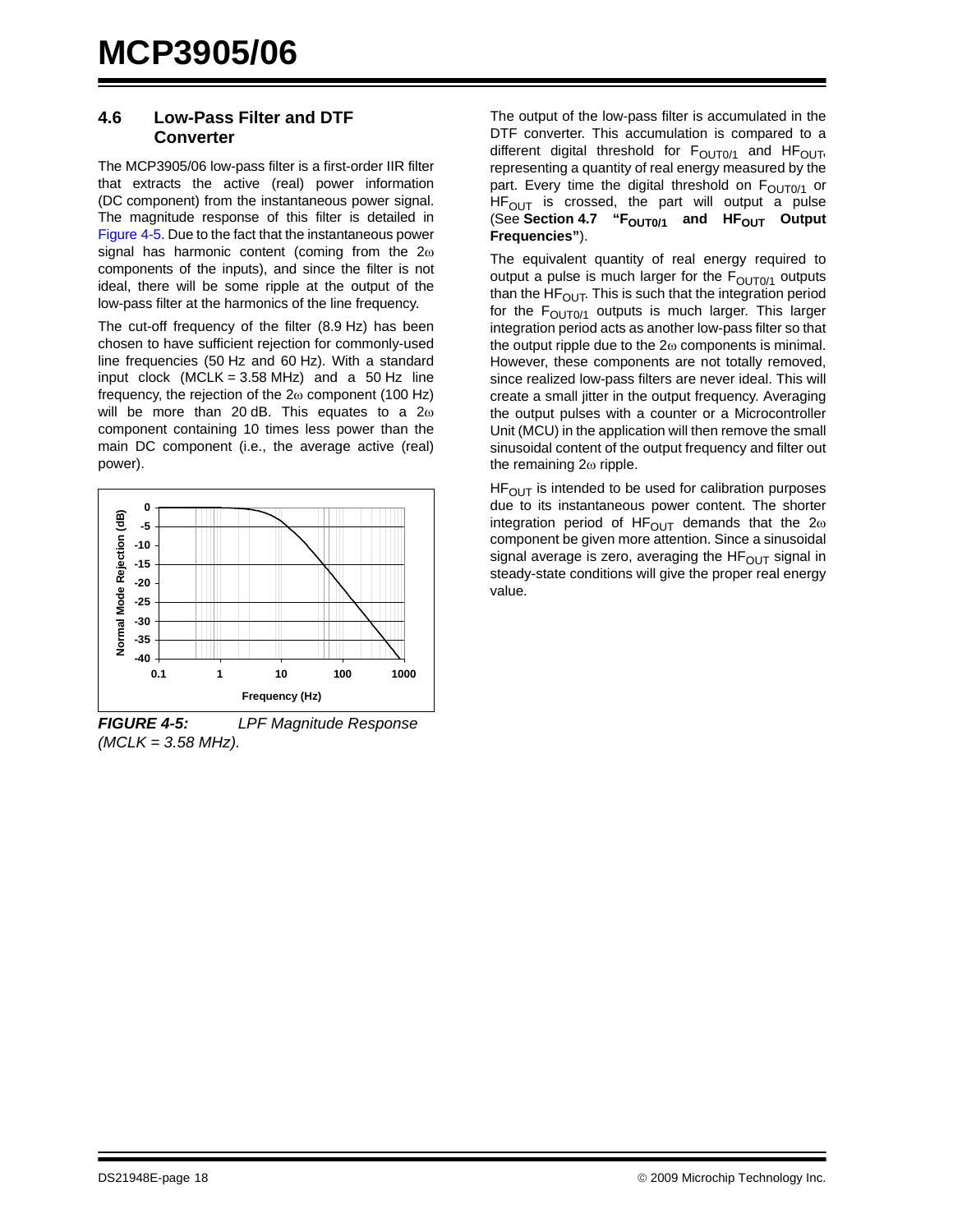#### <span id="page-18-1"></span>**4.7** F<sub>OUT0/1</sub> and HF<sub>OUT</sub> Output **Frequencies**

The thresholds for the accumulated energy are different for  $F<sub>OUT0/1</sub>$  and  $HF<sub>OUT</sub>$  (i.e., they have different transfer functions). The  $F<sub>OUT0/1</sub>$  allowed output frequencies are quite low in order to allow superior integration time (see **[Section 4.6 "Low-Pass Filter](#page-17-1)** [and DTF Converter"](#page-17-1)). The F<sub>OUT0/1</sub> output frequency can be calculated with the following equation:

#### <span id="page-18-0"></span>**EQUATION 4-1: FOUT FREQUENCY OUTPUT EQUATION**

$$
F_{OUT}(Hz) = \frac{8.06 \times V_0 \times V_1 \times G \times F_C}{(V_{REF})^2}
$$

Where:

- $V_0$  = the RMS differential voltage on Channel 0
- $V_1$  = the RMS differential voltage on Channel 1
- $G =$  the PGA gain on Channel 0 (current channel)
- $F_C$  = the frequency constant selected
- $V_{REF}$  = the voltage reference

For a given DC input V, the DC and RMS values are equivalent. For a given AC input signal with peak-topeak amplitude of V, the equivalent RMS value is V/ sqrt(2), assuming purely sinusoidal signals. Note that since the active (real) power is the product of two RMS inputs, the output frequencies of an AC signal is half that of the DC equivalent signal, again assuming purely sinusoidal AC signals. The constant  $F_C$  depends on the  $F<sub>OUT0</sub>$  and  $F<sub>OUT1</sub>$  digital settings. [Table 4-3](#page-18-2) shows  $F<sub>OUT0/1</sub>$  output frequencies for the different logic settings.

| IADLE 4-3.<br><b>OUTFUT FREQUENCY CONSTANT FUTOR FOUTUIT (VRFF = 4.4V)</b> |    |                      |                                   |                                                              |                                                                        |  |  |
|----------------------------------------------------------------------------|----|----------------------|-----------------------------------|--------------------------------------------------------------|------------------------------------------------------------------------|--|--|
| F <sub>1</sub>                                                             | F0 | $F_C$ (Hz)           | $F_C$ (Hz)<br>$(MCLK = 3.58 MHz)$ | $FOUT$ Frequency (Hz)<br>with Full-Scale<br><b>DC Inputs</b> | F <sub>OUT</sub> Frequency (Hz)<br>with Full-Scale<br><b>AC Inputs</b> |  |  |
|                                                                            |    | MCLK/2 <sup>21</sup> | 1.71                              | 0.74                                                         | 0.37                                                                   |  |  |
|                                                                            |    | $MCLK/2^{20}$        | 3.41                              | 1.48                                                         | 0.74                                                                   |  |  |
|                                                                            |    | $MCLK/2^{19}$        | 6.83                              | 2.96                                                         | 1.48                                                                   |  |  |
|                                                                            |    | $MCLK/2^{18}$        | 13.66                             | 5.93                                                         | 2.96                                                                   |  |  |

#### <span id="page-18-2"></span>**TABLE 4-3: OUTPUT FREQUENCY CONSTANT FC FOR FOUT0/1 (VREF = 2.4V)**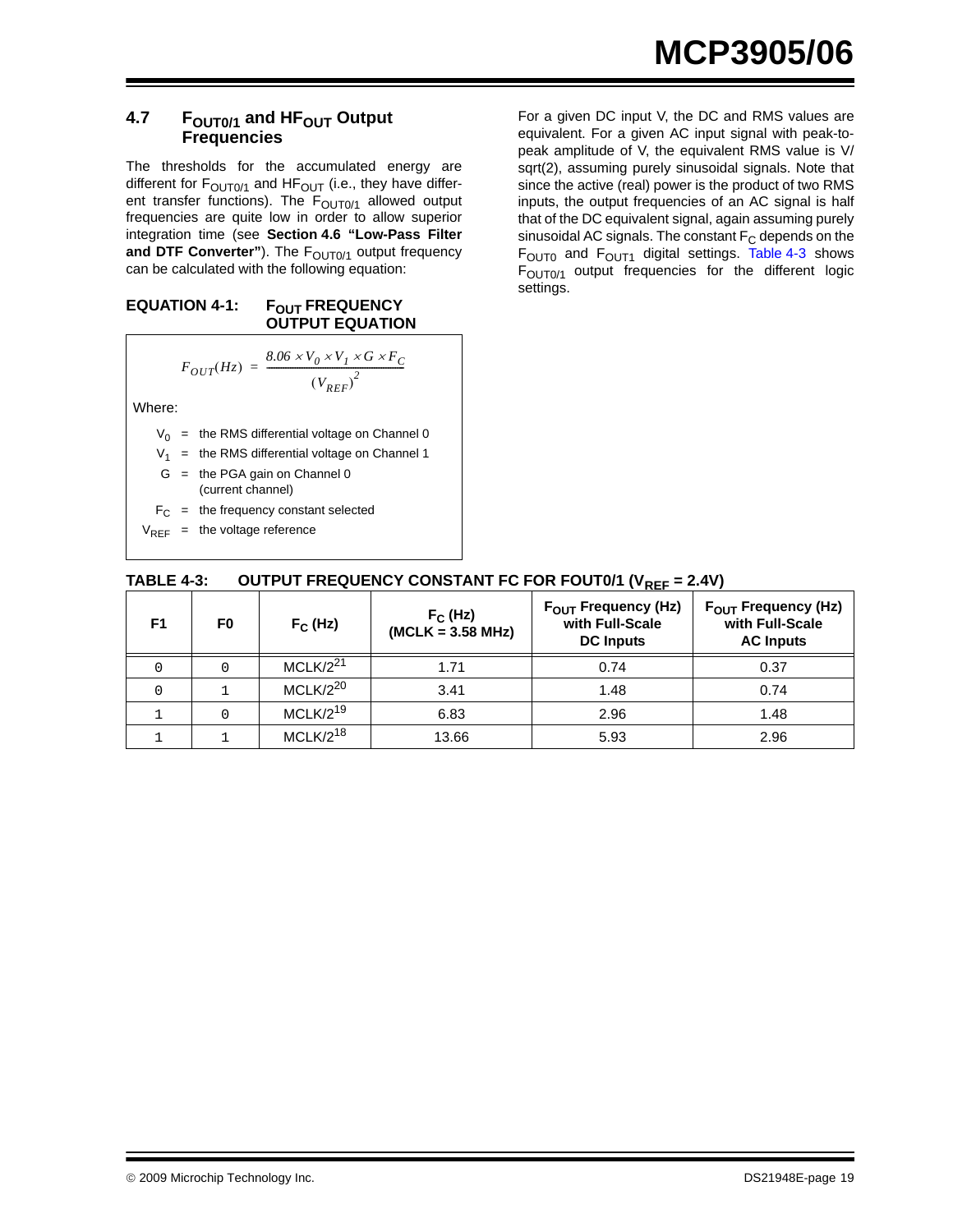The high-frequency output  $HF_{OUT}$  has lower integration times and, thus, higher frequencies. The output frequency value can be calculated with the following equation:

#### <span id="page-19-0"></span>**EQUATION 4-2: HF<sub>OUT</sub> FREQUENCY OUTPUT EQUATION**

$$
HF_{OUT}(Hz) = \frac{8.06 \times V_0 \times V_1 \times G \times HF_C}{(V_{REF})^2}
$$

Where:

 $V_0$  = the RMS differential voltage on Channel 0

 $V_1$  = the RMS differential voltage on Channel 1

 $G =$  the PGA gain on Channel 0 (current channel)

 $F_C$  = the frequency constant selected

 $V_{REF}$  = the voltage reference

The constant HF<sub>C</sub> depends on the  $F_{\text{OUT0}}$  and  $F_{\text{OUT1}}$ digital settings with the [Table 4-4.](#page-19-1)

The detailed timings of the output pulses are described in the [Timing Characteristics](#page-4-3) table (see **[Section 1.0](#page-2-8) ["Electrical Characteristics"](#page-2-8)** and [Figure 1-1](#page-4-4)).

#### MINIMAL OUTPUT FREQUENCY FOR NO-LOAD THRESHOLD

The MCP3905/06 also includes, on each output frequency, a no-load threshold circuit that will eliminate any creep effects in the meter. The outputs will not show any pulse if the output frequency falls below the no-load threshold. The minimum output frequency on  $F<sub>OUT0/1</sub>$  and  $HF<sub>OUT</sub>$  is equal to 0.0015% of the maximum output frequency (respectively  $F_C$  and  $HF_C$ ) for each of the F2, F1 and F0 selections (see [Table 4-3](#page-18-2) and [Table 4-4\)](#page-19-1); except when F2, F1, F0 =  $011$ . In this last configuration, the no-load threshold feature is disabled. The selection of  $F<sub>C</sub>$  will determine the start-up current load. In order to respect the IEC standards requirements, the meter will have to be designed to allow start-up currents compatible with the standards by choosing the FC value matching these requirements. For additional applications information on no-load threshold, startup current and other meter design points, refer to AN994, *"IEC Compliant Active Energy Meter Design Using The MCP3905/6"*, (DS00994).

|                |                |          |                 |                                 | ັ<br><b>UUI ' IILI</b>            |                                                               |
|----------------|----------------|----------|-----------------|---------------------------------|-----------------------------------|---------------------------------------------------------------|
| F <sub>2</sub> | F <sub>1</sub> | F0       | $HF_C$          | $HF_C(Hz)$                      | $HF_C(Hz)$<br>$(MCLK = 3.58 MHz)$ | HF <sub>OUT</sub> Frequency (Hz) with<br>full-scale AC Inputs |
| $\Omega$       | $\Omega$       | $\Omega$ | 64 x $F_C$      | MCLK <sub>2</sub> <sup>15</sup> | 109.25                            | 27.21                                                         |
| $\mathbf 0$    | $\mathbf 0$    |          | $32 \times F_C$ | $MCLK/2^{15}$                   | 109.25                            | 27.21                                                         |
| $\Omega$       | $\mathbf{1}$   | $\Omega$ | 16 x $F_C$      | $MCLK/2^{15}$                   | 109.25                            | 27.21                                                         |
| $\Omega$       | $\mathbf{1}$   |          | 2048 x $F_C$    | $MCLK/2^7$                      | 27968.75                          | 6070.12                                                       |
| 1              | $\mathbf 0$    | $\Omega$ | 128 x $F_C$     | $MCLK/2^{16}$                   | 219.51                            | 47.42                                                         |
| $\mathbf{1}$   | $\Omega$       |          | 64 x $F_C$      | $MCLK/2^{16}$                   | 219.51                            | 47.42                                                         |
| 1              | 1              | $\Omega$ | $32 \times F_C$ | $MCLK/2^{16}$                   | 219.51                            | 47.42                                                         |
| 1              | $\mathbf 1$    |          | 16 x $F_C$      | $MCLK/2^{16}$                   | 219.51                            | 47.42                                                         |

#### <span id="page-19-1"></span>**TABLE 4-4: OUTPUT FREQUENCY CONSTANT HF<sub>C</sub> FOR HF<sub>OUT</sub> (V<sub>PFF</sub> = 2.4V)**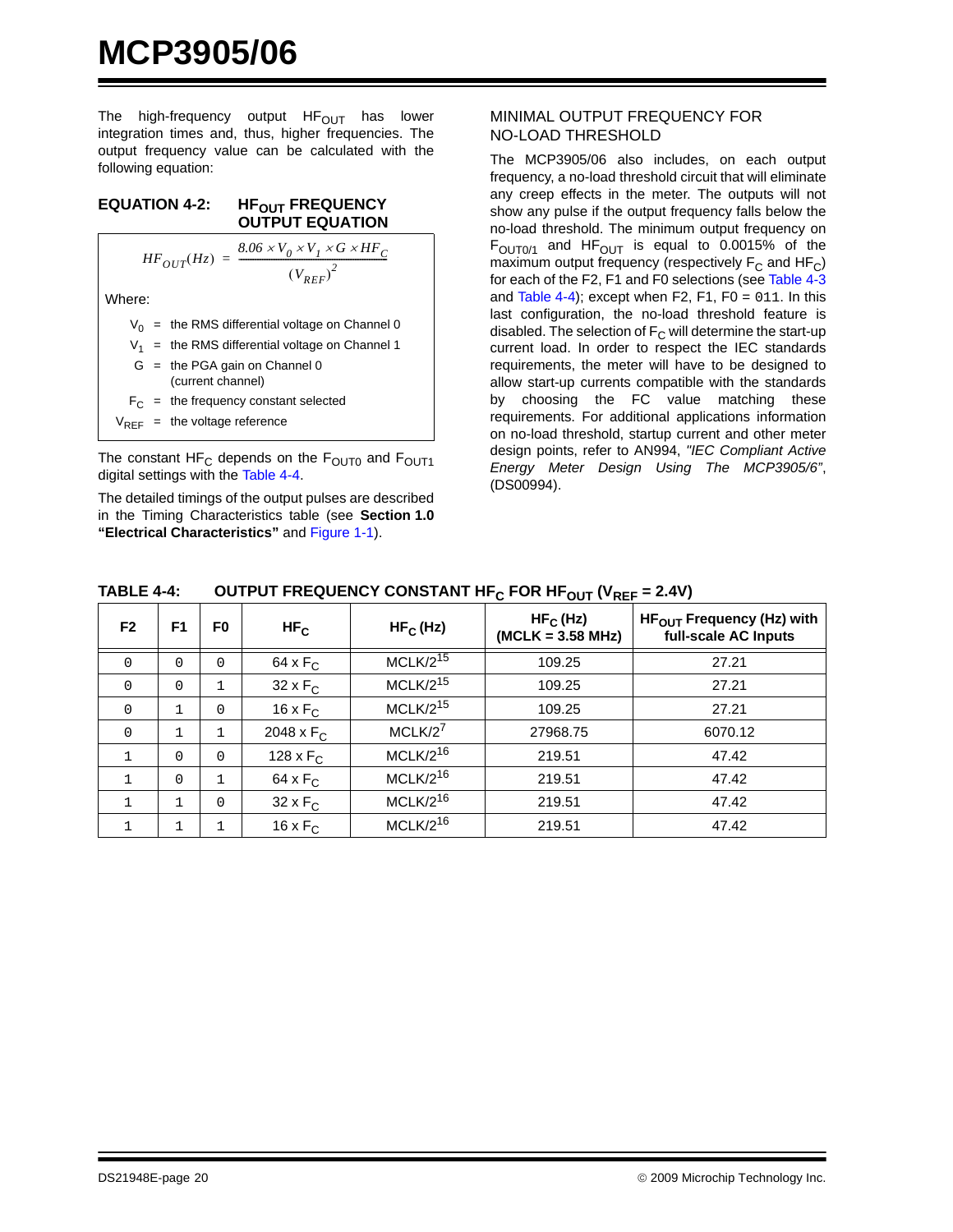## <span id="page-20-0"></span>**5.0 APPLICATIONS INFORMATION**

#### **5.1 Meter Design using the MCP3905/06**

For all applications information, refer to AN994, *"IEC Compliant Active Energy Meter Design Using The MCP3905/6"* (DS00994). This application note includes all required energy meter design information, including the following:

- Meter rating and current sense choices
- Shunt design
- PGA selection
- F2, F1, F0 selection
- Meter calibration
- Anti-aliasing filter design
- Compensation for parasitic shunt inductance
- EMC design
- Power supply design
- No-load threshold
- Start-up current
- Accuracy testing results from MCP3905-based meter
- EMC testing results from MCP3905-based meter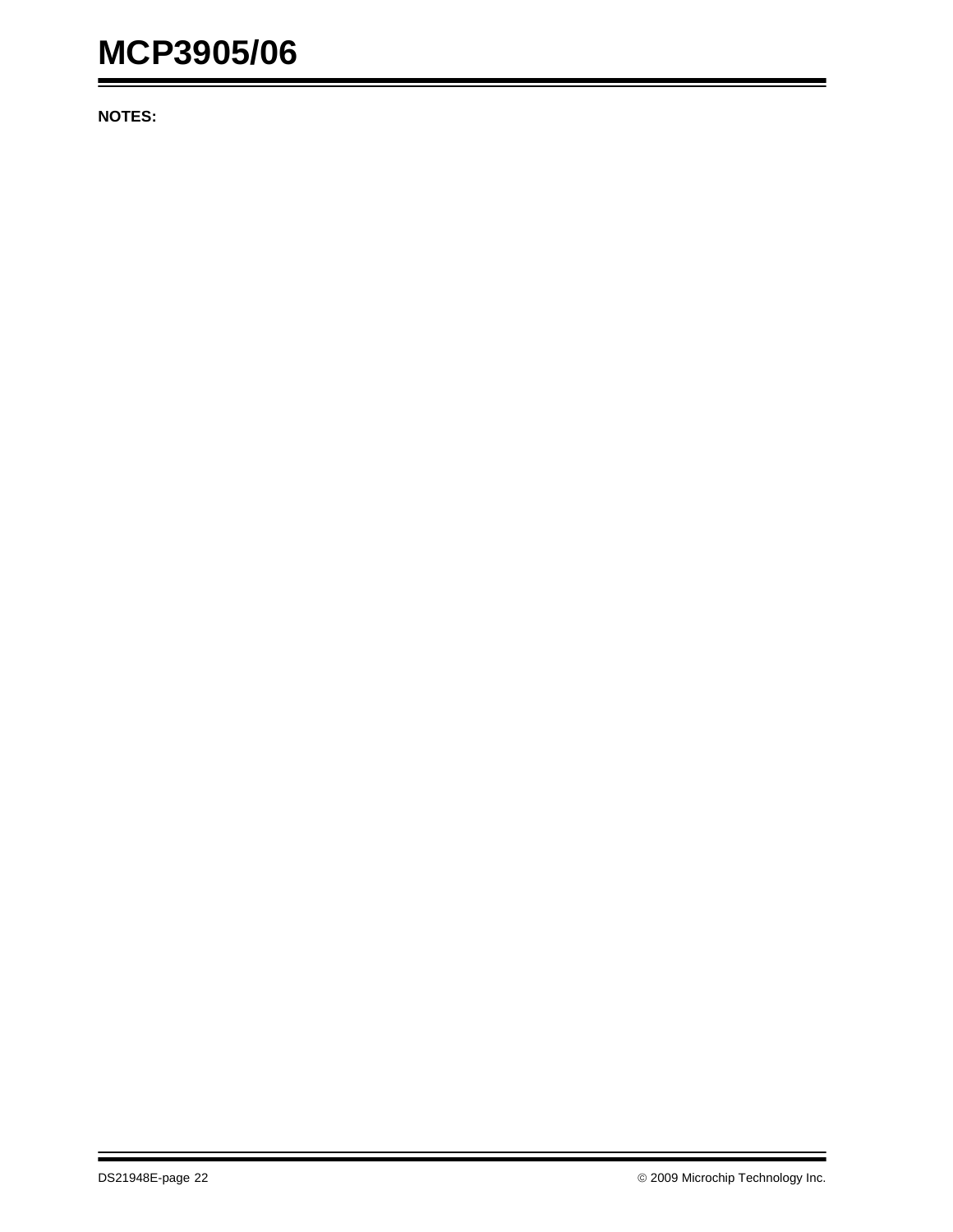## **6.0 PACKAGING INFORMATION**

## **6.1 Package Marking Information**

#### **24-Lead SSOP**



| Examples:                     |
|-------------------------------|
|                               |
| MCP3905L<br>I/SS @<br>0906256 |
|                               |

|       | YY.<br><b>WW</b><br><b>NNN</b><br>(e3)<br>$\star$ | Legend: XXX Customer-specific information<br>Year code (last digit of calendar year)<br>Year code (last 2 digits of calendar year)<br>Week code (week of January 1 is week '01')<br>Alphanumeric traceability code<br>Pb-free JEDEC designator for Matte Tin (Sn)<br>This package is Pb-free. The Pb-free JEDEC designator ((e3))<br>can be found on the outer packaging for this package. |
|-------|---------------------------------------------------|--------------------------------------------------------------------------------------------------------------------------------------------------------------------------------------------------------------------------------------------------------------------------------------------------------------------------------------------------------------------------------------------|
| Note: |                                                   | In the event the full Microchip part number cannot be marked on one line, it will<br>be carried over to the next line, thus limiting the number of available<br>characters for customer-specific information.                                                                                                                                                                              |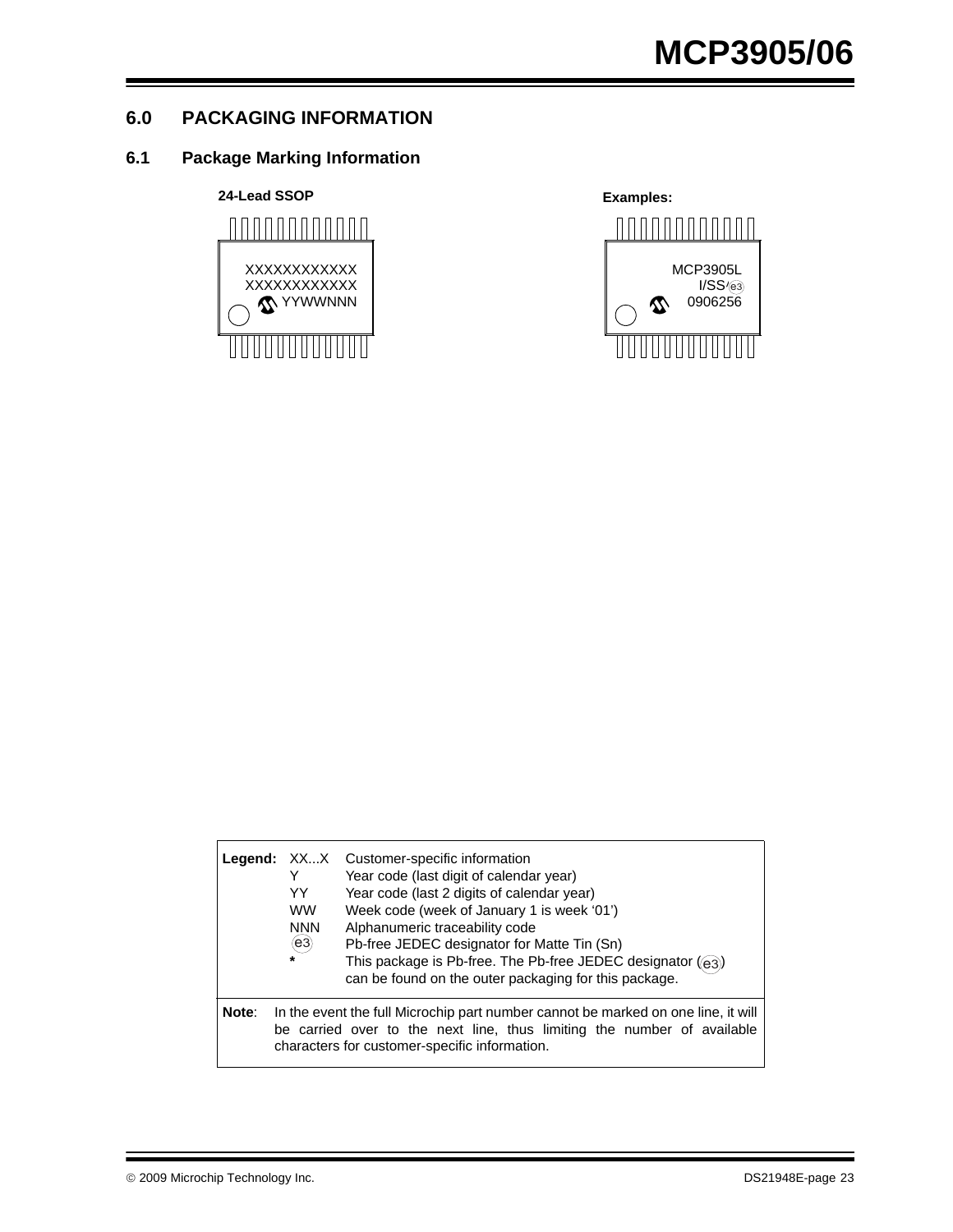#### 24-Lead Plastic Shrink Small Outline (SS) - 5.30 mm Body [SSOP]

Note: For the most current package drawings, please see the Microchip Packaging Specification located at http://www.microchip.com/packaging



|                                 | Units          |             | <b>MILLIMETERS</b> |             |
|---------------------------------|----------------|-------------|--------------------|-------------|
| <b>Dimension Limits</b>         |                | <b>MIN</b>  | <b>NOM</b>         | <b>MAX</b>  |
| Number of Pins                  | N              |             | 24                 |             |
| Pitch                           | е              |             | 0.65 BSC           |             |
| <b>Overall Height</b>           | A              |             |                    | 2.00        |
| <b>Molded Package Thickness</b> | A <sub>2</sub> | 1.65        | 1.75               | 1.85        |
| Standoff                        | A1             | 0.05        |                    |             |
| Overall Width                   | E              | 7.40        | 7.80               | 8.20        |
| Molded Package Width            | E1             | 5.00        | 5.30               | 5.60        |
| Overall Length                  | D              | 7.90        | 8.20               | 8.50        |
| Foot Length                     |                | 0.55        | 0.75               | 0.95        |
| Footprint                       | L1             |             | 1.25 REF           |             |
| <b>Lead Thickness</b>           | C              | 0.09        |                    | 0.25        |
| Foot Angle                      | φ              | $0^{\circ}$ | 4°                 | $8^{\circ}$ |
| <b>Lead Width</b>               | b              | 0.22        |                    | 0.38        |

#### Notes:

1. Pin 1 visual index feature may vary, but must be located within the hatched area.

2. Dimensions D and E1 do not include mold flash or protrusions. Mold flash or protrusions shall not exceed 0.20 mm per side.

- 3. Dimensioning and tolerancing per ASME Y14.5M.
	- BSC: Basic Dimension. Theoretically exact value shown without tolerances.

REF: Reference Dimension, usually without tolerance, for information purposes only.

Microchip Technology Drawing C04-132B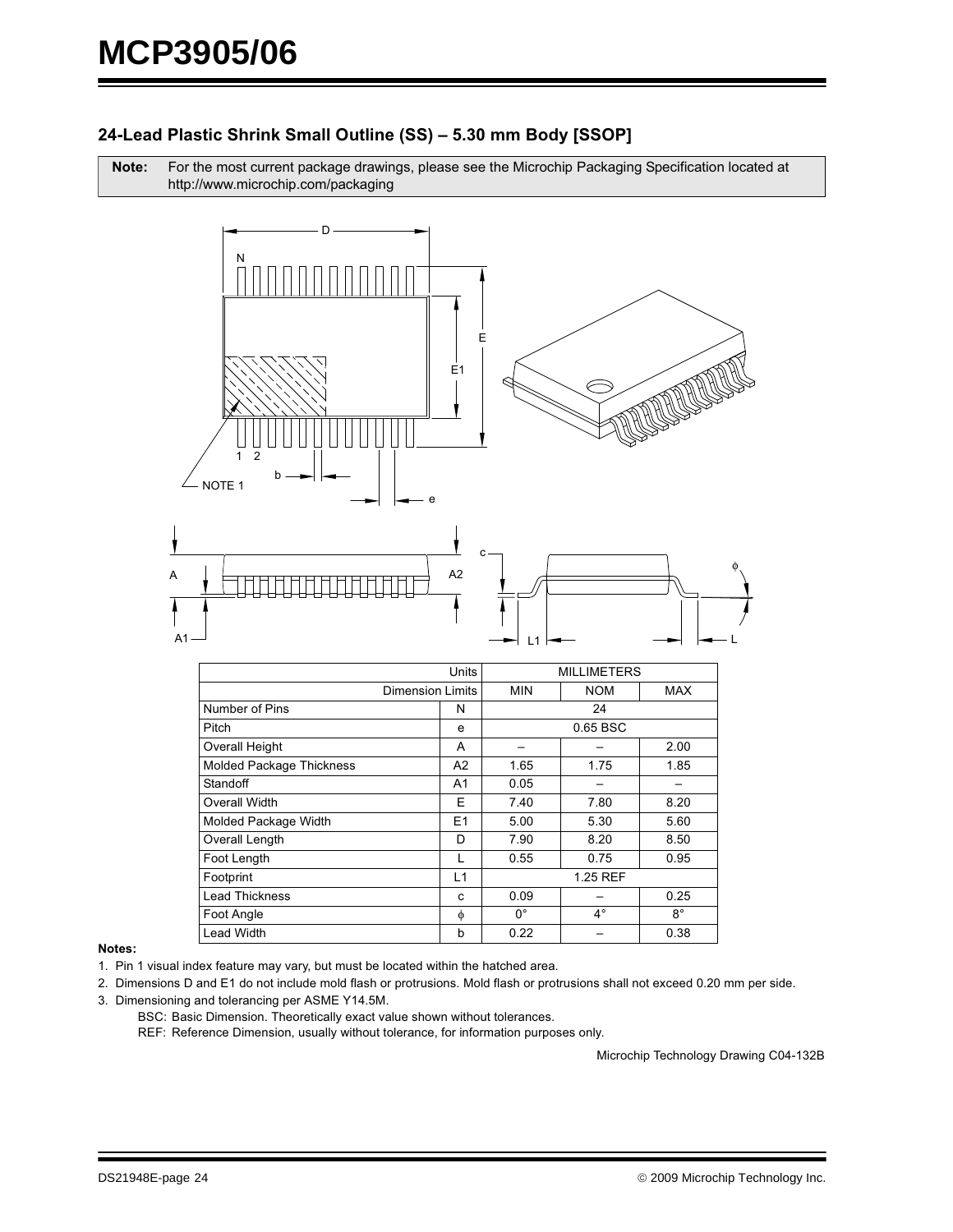## **APPENDIX A: REVISION HISTORY**

#### **Revision E (June 2009)**

The following is the list of modifications:

- 1. Document marked "Obsolete Device".
- 2. Updated Packaging Outline Drawings.

### **Revision D (February 2007)**

The following is the list of modifications:

1. updates to the packaging diagrams.

#### **Revision C (October 2005)**

The following is the list of modifications:

1. Added references to MCP3905/06 throughout document.

#### **Revision B (August 2005)**

The following is the list of modifications:

1. Replace Figures 2-1 thru 2-6 in **[Section 2.0](#page-6-1) ["Typical Performance Curves"](#page-6-1)**

#### **Revision A (July 2005)**

• Original Release of this Document.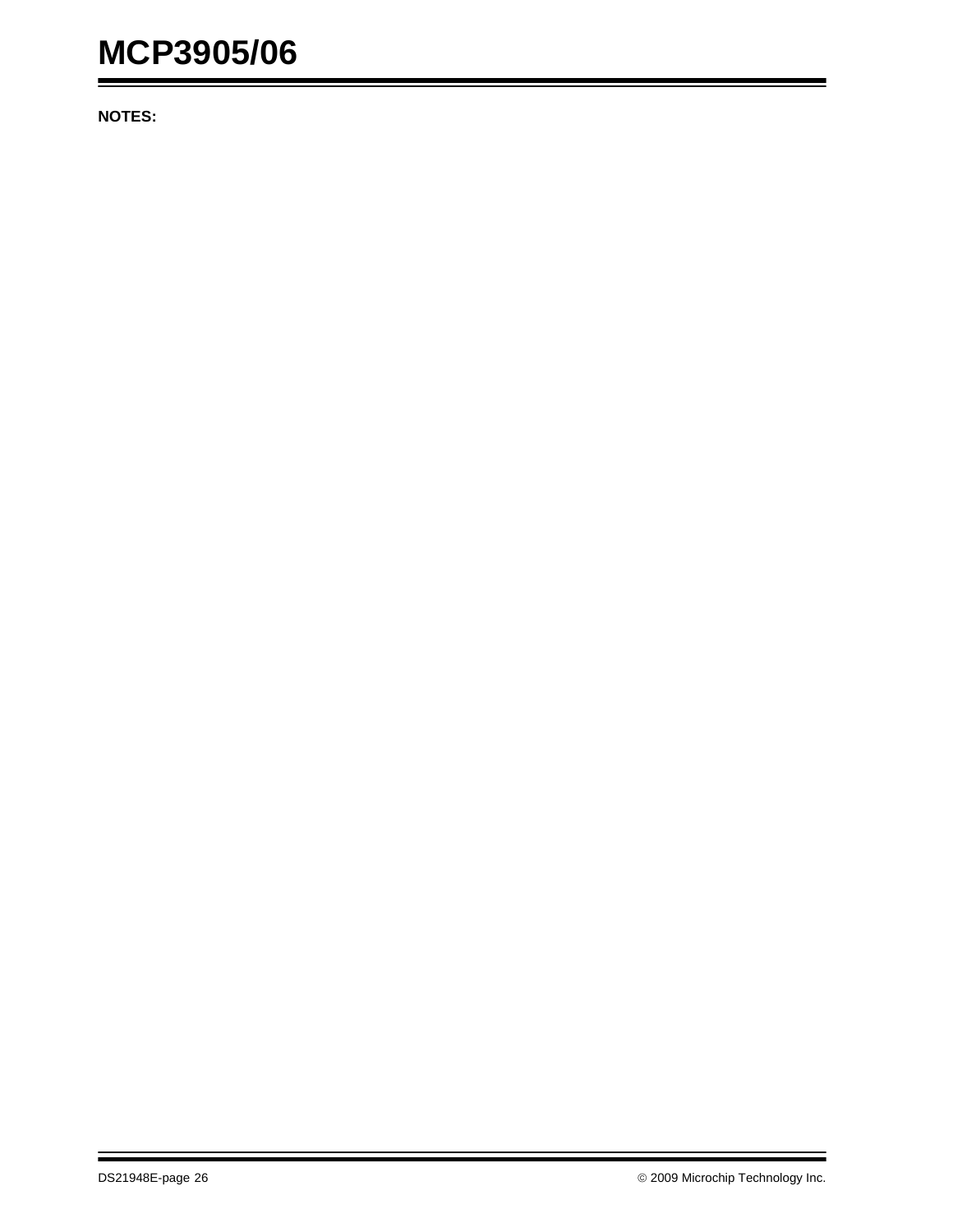## **PRODUCT IDENTIFICATION SYSTEM**

To order or obtain information, e.g., on pricing or delivery, refer to the factory or the listed sales office.

| <u>PART NO.</u>       | <b>IXX</b>                                                                   | Examples: |                                                                        |  |  |
|-----------------------|------------------------------------------------------------------------------|-----------|------------------------------------------------------------------------|--|--|
| <b>Device</b>         | Temperature<br>Package<br>Range                                              | a)        | MCP3905L-I/SS: Industrial Temperature,<br>24LD SSOP.                   |  |  |
|                       |                                                                              | b)        | MCP3905LT-I/SS: Tape and Reel,<br>Industrial Temperature,              |  |  |
| Device:               | MCP3905L: Energy-Metering IC<br>MCP3905LT:Energy-Metering IC (Tape and Reel) |           | 24LD SSOP.                                                             |  |  |
|                       | MCP3906: Energy-Metering IC<br>MCP3906T: Energy-Metering IC (Tape and Reel)  | a)        | MCP3906-I/SS: Industrial Temperature,<br>24LD SSOP.                    |  |  |
| Temperature<br>Range: | $= -40^{\circ}$ C to $+85^{\circ}$ C                                         | b)        | MCP3906T-I/SS: Tape and Reel,<br>Industrial Temperature,<br>24LD SSOP. |  |  |
| Package:              | SS = Plastic Shrink Small Outline (209 mil Body),<br>24-lead                 |           |                                                                        |  |  |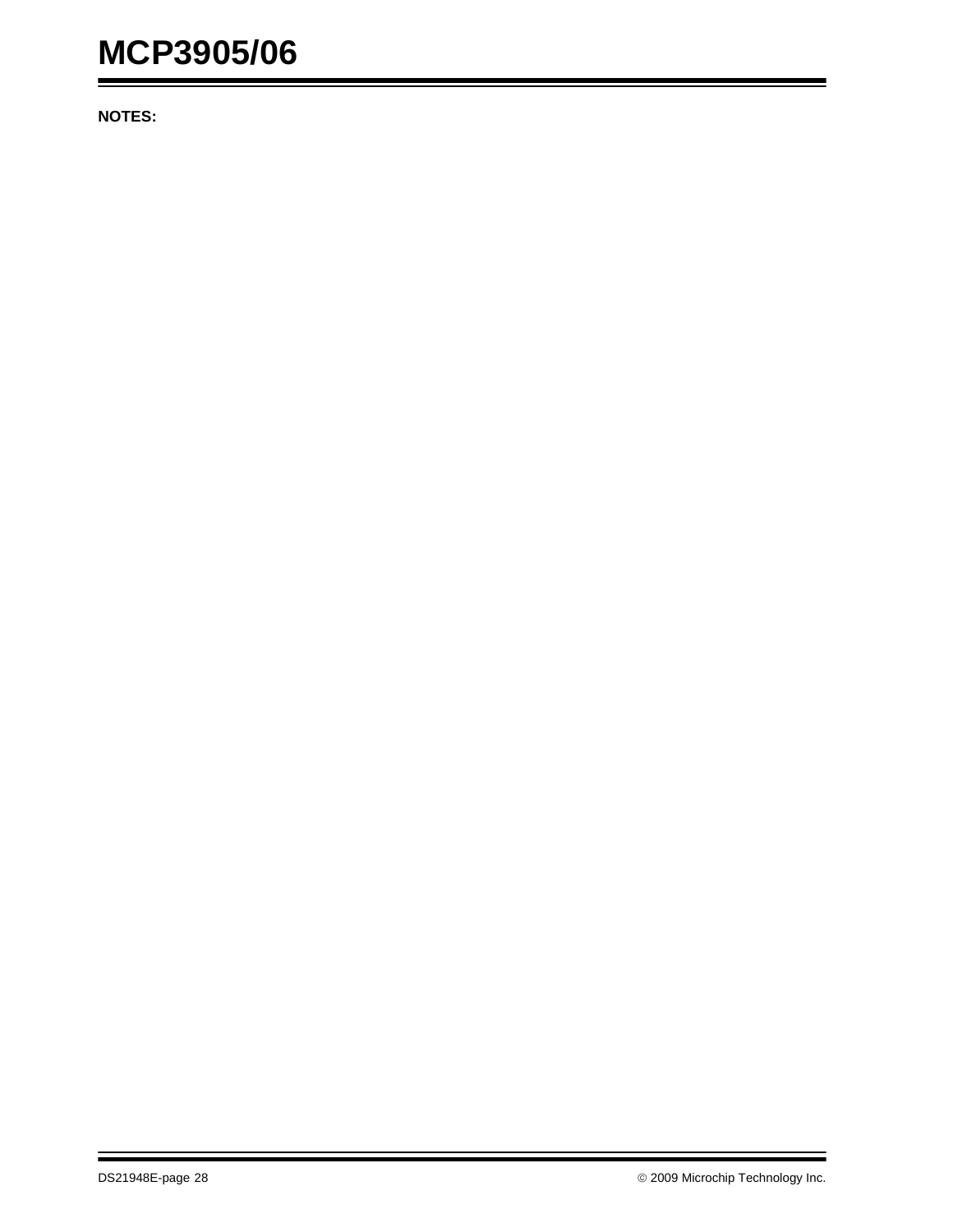#### **Note the following details of the code protection feature on Microchip devices:**

- Microchip products meet the specification contained in their particular Microchip Data Sheet.
- Microchip believes that its family of products is one of the most secure families of its kind on the market today, when used in the intended manner and under normal conditions.
- There are dishonest and possibly illegal methods used to breach the code protection feature. All of these methods, to our knowledge, require using the Microchip products in a manner outside the operating specifications contained in Microchip's Data Sheets. Most likely, the person doing so is engaged in theft of intellectual property.
- Microchip is willing to work with the customer who is concerned about the integrity of their code.
- Neither Microchip nor any other semiconductor manufacturer can guarantee the security of their code. Code protection does not mean that we are guaranteeing the product as "unbreakable."

Code protection is constantly evolving. We at Microchip are committed to continuously improving the code protection features of our products. Attempts to break Microchip's code protection feature may be a violation of the Digital Millennium Copyright Act. If such acts allow unauthorized access to your software or other copyrighted work, you may have a right to sue for relief under that Act.

Information contained in this publication regarding device applications and the like is provided only for your convenience and may be superseded by updates. It is your responsibility to ensure that your application meets with your specifications. MICROCHIP MAKES NO REPRESENTATIONS OR WARRANTIES OF ANY KIND WHETHER EXPRESS OR IMPLIED, WRITTEN OR ORAL, STATUTORY OR OTHERWISE, RELATED TO THE INFORMATION, INCLUDING BUT NOT LIMITED TO ITS CONDITION, QUALITY, PERFORMANCE, MERCHANTABILITY OR FITNESS FOR PURPOSE**.** Microchip disclaims all liability arising from this information and its use. Use of Microchip devices in life support and/or safety applications is entirely at the buyer's risk, and the buyer agrees to defend, indemnify and hold harmless Microchip from any and all damages, claims, suits, or expenses resulting from such use. No licenses are conveyed, implicitly or otherwise, under any Microchip intellectual property rights.

#### **Trademarks**

The Microchip name and logo, the Microchip logo, dsPIC, KEELOQ, KEELOQ logo, MPLAB, PIC, PICmicro, PICSTART, rfPIC and UNI/O are registered trademarks of Microchip Technology Incorporated in the U.S.A. and other countries.

FilterLab, Hampshire, HI-TECH C, Linear Active Thermistor, MXDEV, MXLAB, SEEVAL and The Embedded Control Solutions Company are registered trademarks of Microchip Technology Incorporated in the U.S.A.

Analog-for-the-Digital Age, Application Maestro, CodeGuard, dsPICDEM, dsPICDEM.net, dsPICworks, dsSPEAK, ECAN, ECONOMONITOR, FanSense, HI-TIDE, In-Circuit Serial Programming, ICSP, ICEPIC, Mindi, MiWi, MPASM, MPLAB Certified logo, MPLIB, MPLINK, mTouch, nanoWatt XLP, Omniscient Code Generation, PICC, PICC-18, PICkit, PICDEM, PICDEM.net, PICtail, PIC<sup>32</sup> logo, REAL ICE, rfLAB, Select Mode, Total Endurance, TSHARC, WiperLock and ZENA are trademarks of Microchip Technology Incorporated in the U.S.A. and other countries.

SQTP is a service mark of Microchip Technology Incorporated in the U.S.A.

All other trademarks mentioned herein are property of their respective companies.

© 2009, Microchip Technology Incorporated, Printed in the U.S.A., All Rights Reserved.



## **OUALITY MANAGEMENT SYSTEM CERTIFIED BY DNV**  $=$  ISO/TS 16949:2002  $=$

*Microchip received ISO/TS-16949:2002 certification for its worldwide headquarters, design and wafer fabrication facilities in Chandler and Tempe, Arizona; Gresham, Oregon and design centers in California and India. The Company's quality system processes and procedures are for its PIC® MCUs and dsPIC® DSCs, KEELOQ® code hopping devices, Serial EEPROMs, microperipherals, nonvolatile memory and analog products. In addition, Microchip's quality system for the design and manufacture of development systems is ISO 9001:2000 certified.*